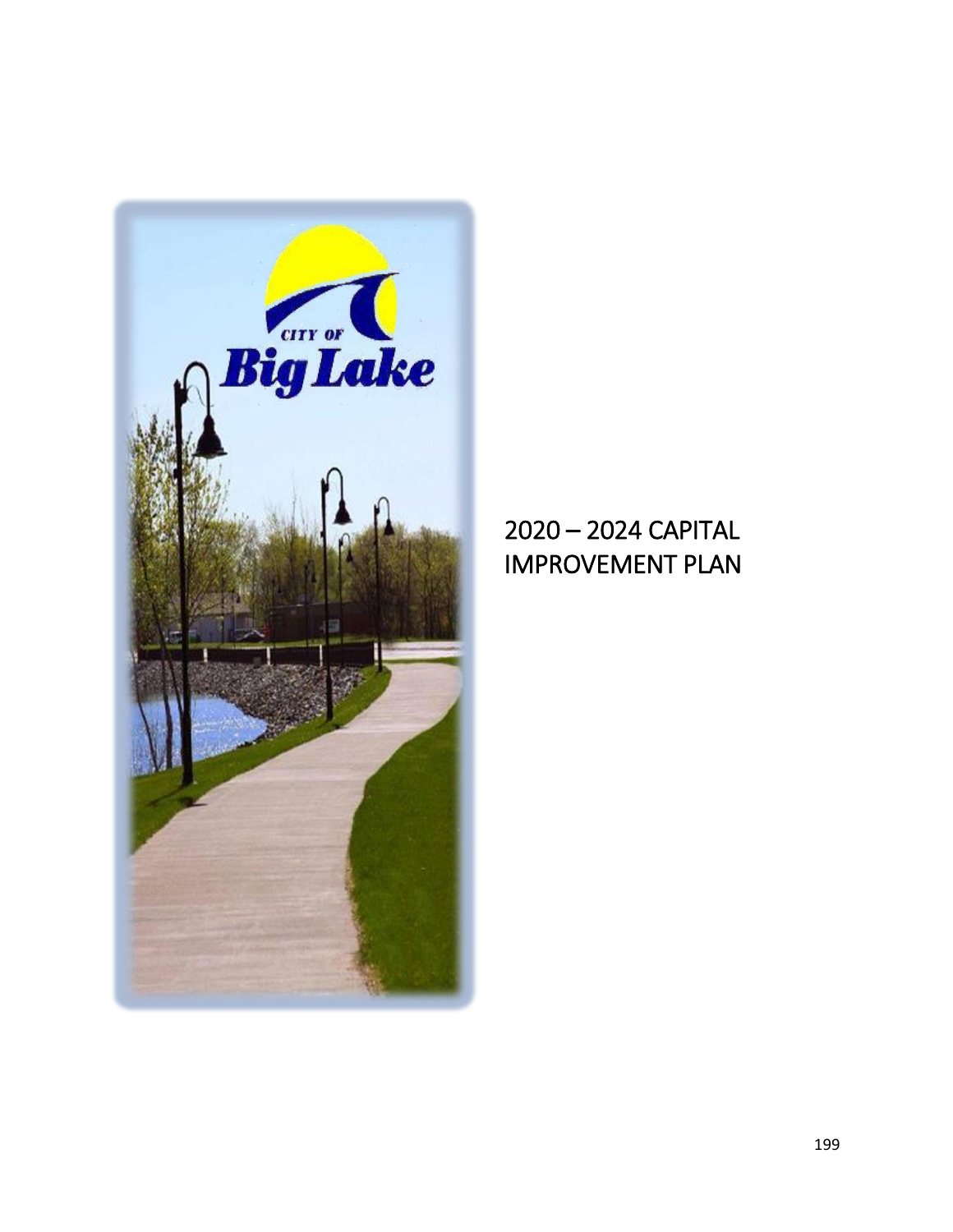### Capital Improvement Plan & Capital Budget

To set up a capital improvement fund the City is required to formally adopt a Capital Program (CIP). The main advantage of this method of budgeting and planning is that projects can be earmarked and carried from one year to the next. For example, if it is recognized that renovation of a public building will be needed in five years, an amount can be set aside annually so the project can be funded at the end of five years. The CIP fund also allows a project to be done in phases, with funds allocated in one year for a portion of a project and then finished in later years.

The Capital Improvement Plan is a five-year planning document designed to guide decisions concerning capital expenditures. This is a planning document and, as for all planning documents, it is subject to revision in order to reflect changes in community needs and service requirements, environmental factors and Council priorities. The first year of the Plan is intended to accurately reflect that year's anticipated appropriation for major capital projects and is called the Capital Budget. The subsequent four years represents an anticipated capital need during the period as submitted and approved. The CIP must be reviewed and revised each year in order to add new projects and revise priorities.

The process of determining major capital needs and establishing a financial program extending beyond the annual budget encourages the City to examine long-range needs and allows more coherent city-wide fiscal policies. The CIP provides a basis to compare projects and provides opportunities to explore alternate funding sources, since most capital improvement requests exceed the available revenues.

Since 2016, the City has allocated all funds received from the Local Government Aid to the Capital Improvement Plan and budgets, with some additional budgeted transfers from the General Fund.

The purpose is to set up a five (5) year Capital Improvement Plan in order to establish a capital improvement fund. The main goals are"

- To ease the review of the annual capital budget through a uniform and fair process
- To invite and promote public participation in the annual budget process. This is accomplished through a reasonable, sensible and responsible approach by providing documentation, as well as advertising and scheduling public meetings.
- To link capital budget requests with the City strategic plan, adopted policies, and other approved planning documents.
- To link capital expenditures with operating budgets.
- To increase awareness, cooperation, coordination, and participation between departments, agencies, stakeholders, and other political jurisdictions.

The City of Big Lake conducts various planning processes (long-term, mid-term and short-term), to help guide the government and to insure the decisions are made in the context of the organization as a whole and with a long-term perspective. Diligent efforts are made to insure each of these component planning processes are in concert with one another. This so called "Linkage" is paramount to insure short-term decisions are consistent with the overriding values embodied in the mid-term and long-term planning processes adopted by the City Council. The required linkage dictates that the CIP be developed within the context of and consistent with, the City's long-term and mid-term plans.

Each element of the City's planning process has a different purpose and timeframe. The Strategic Plan, Vision, Mission, Long-Term Goals and Growth Policy are the most far-reaching in nature – 10 to 25 years.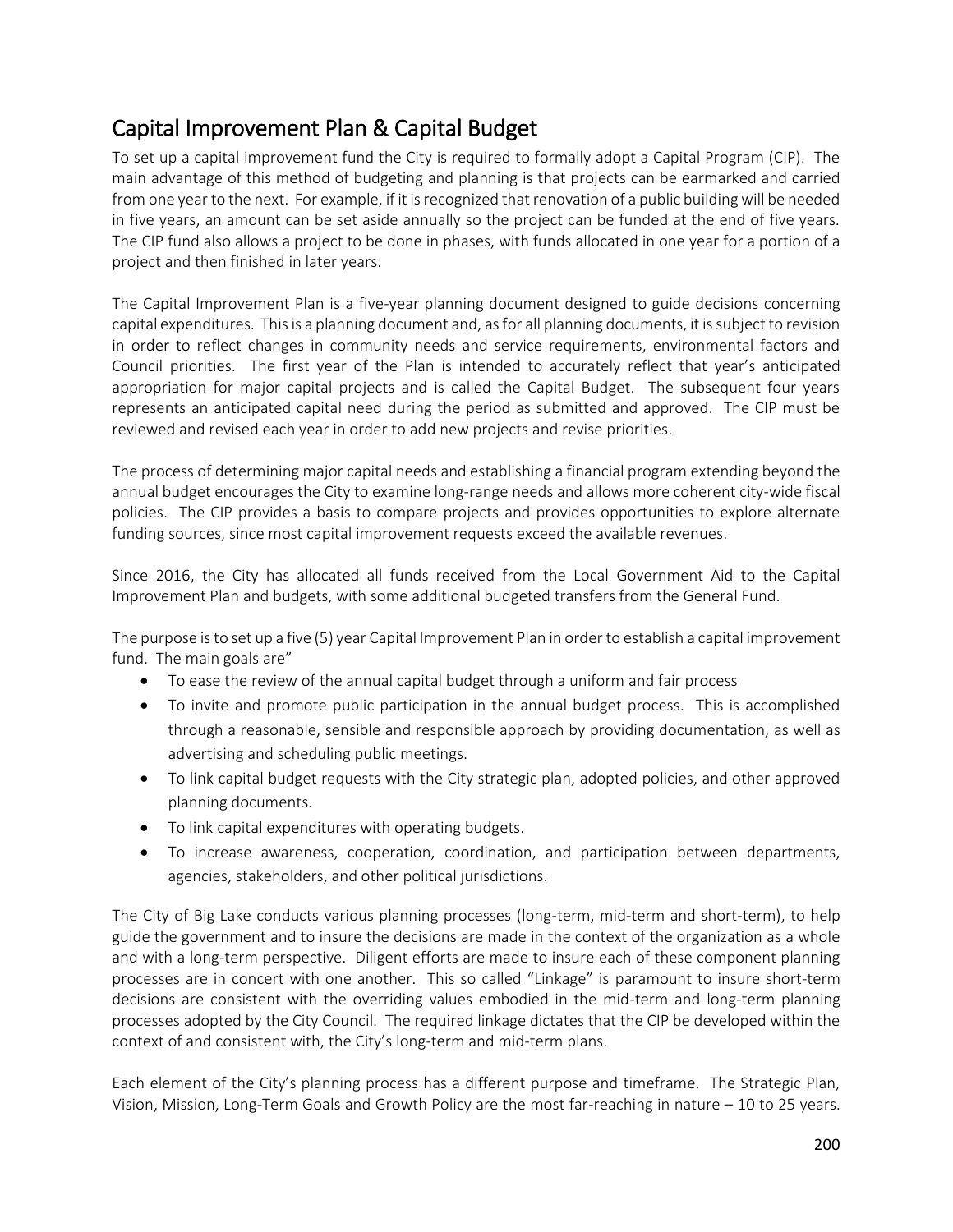The Capital Improvement Plan and the Five-Year Financial planning are mid-term in nature – five years. The Annual Budget and the Capital Budget are short-term – covering a one-year timeframe. The most important requisite is that they are coordinated and are in concert with one another.

#### Capital Planning

Capital planning refers to the process of identifying and prioritizing City capital needs for determining which capital projects should be funded in the capital budget as resources become available. Citywide planning is guided by the City's strategic Plan and the Growth (Comprehensive Plan) Policy. These plans provide long term direction for the growth and development of the City.

#### Capital Planning Process

The capital improvements process provides for the identification, review, planning and budgeting of current and future capital expenditures.

All requests for capital improvement projects are reviewed, evaluated and weighted in order to assist the City Council in selecting the projects to be funded. Department are responsible for submitting CIP requests. The adoption of a CIP by the City is strictly a statement of intent, not an appropriation of funding for projects contained within. A list of approved CIP projects will be updated on an annual basis as new needs become known or priorities change. The possibility of a project with a low priority can remain in the CIP longer than four years due to a more important project bumping ahead in the schedule for quicker implementation. On occasion, some approved projects, with a lower priority are funded in advance of projects with a higher priority, in order to meet legal requirements or when a new or identified source of funding becomes available in order to complete the project.

For the purpose of this process, "Capital", is defined as an item or items that have a single acquisition cost of at least \$5,000 and a useable life for a minimum of 3 years. This definition assists in delineating a major project or piece of equipment as a capital program, rather than routine maintenance or replacement of operating equipment.

 Replacement vehicles for the police department are included in the CIP program as indicated on the fleet replacement schedule, which is funded each year in the Capital Budget.

#### Capital Improvement Plan Funding

The FY 2020-2024 Capital Improvement Plan has twelve different sources of funding. Each funding source is described below. As noted before, capital projects, unlike operating expenses which recur annually, only require one-time allocations for a given project. This funding flexibility allows the City to pursue financing and one-time revenues sources to accelerate completion of critical projects.

- **General Fund -** yearly transfers from the General Fund for future projects and for the computer replacement allocation
- CIP Fund allocated fund balance of the Capital Improvements funds for specific projects
- LGA Local Government Aid the City received from the State
- Bonds General Obligation Bonds for the Street Rehabilitation program
- **Park Dedication –** funds from the Park Development Fund, currently this projects are on hold as there is no immediate funding for the projects
- Water Operations yearly transfers from the Water Operation Fund to the Water CIP fund for future projects
- **Revenue Bond Water**  $-$  bonds needed to finance upcoming projects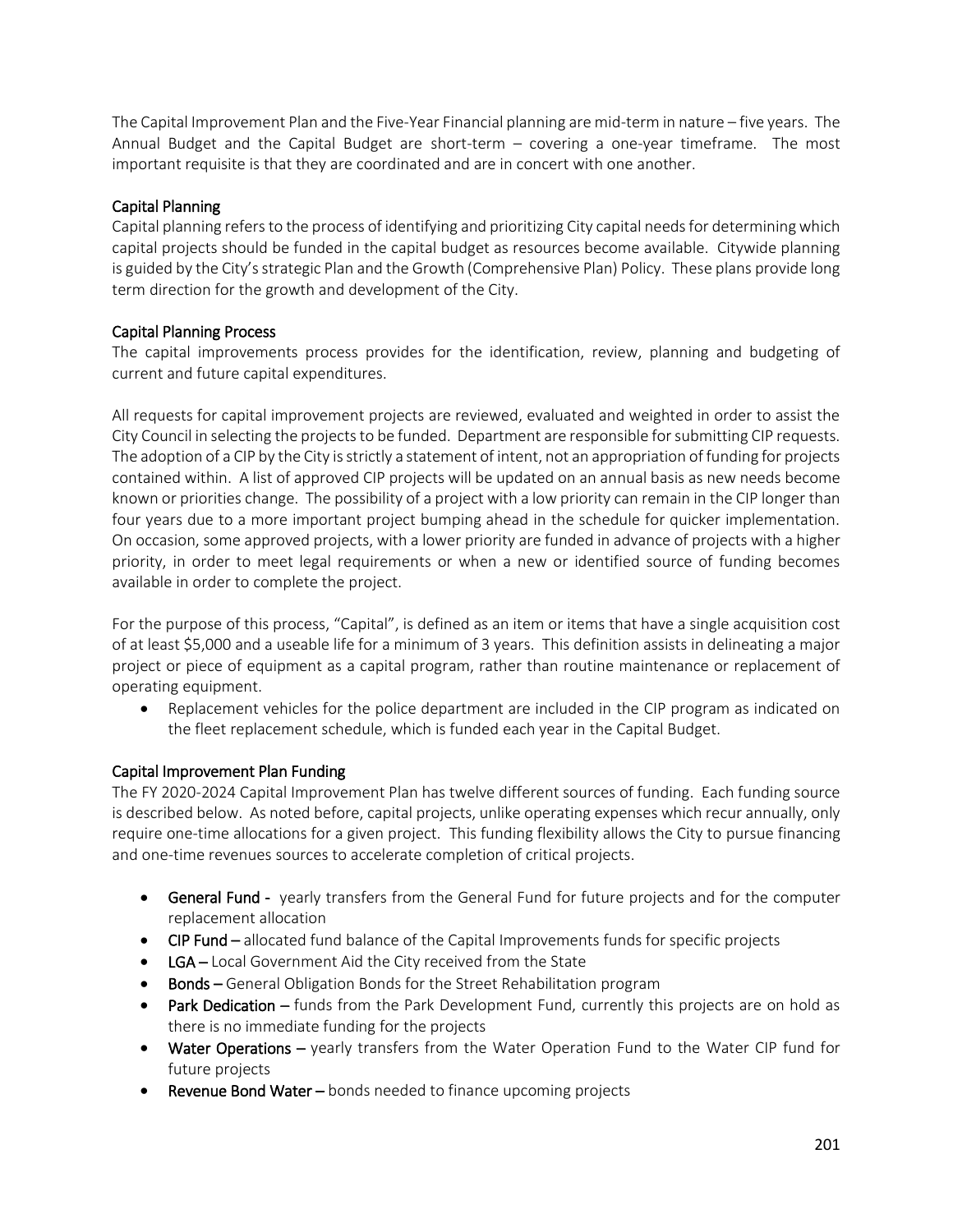- Sewer CIP Fund allocated fund balance for the infrastructure improvement on the Wastewater Treatment Plant
- Sewer Operations yearly transfer from the Sewer Operation Fund to the Sewer CIP fund for future projects
- **Storm Sewer Operations –** yearly transfer from the Storm Sewer Operation Fund to the Storm Sewer CIP fund for future projects
- Liquor Store Operations yearly transfers from the Liquor Store Operation Fund to the Liquor Store CIP Fund for future projects
- $\bullet$  Debt Service Funds yearly principal and interest payments for all debts of the City

Whenever the City commits to a CIP plan, there is an associated long-range commitment of operating funds. For this reason, it is important to evaluate capital commitments in the context of their long-range operating impact. Most capital projects affect future operating budgets either positively or negatively due to an increase or decrease in maintenance costs or by providing capacity for new programs to be offered. Such impacts vary widely from project to project and, as such, are evaluated individually during the process of assessing project feasibility. The five-year financial plans also provide an opportunity to review the operating impact of growth-related future capital projects.

Following is a summary, as wells as detail by department, 2020 – 2024 Capital Improvement Plan.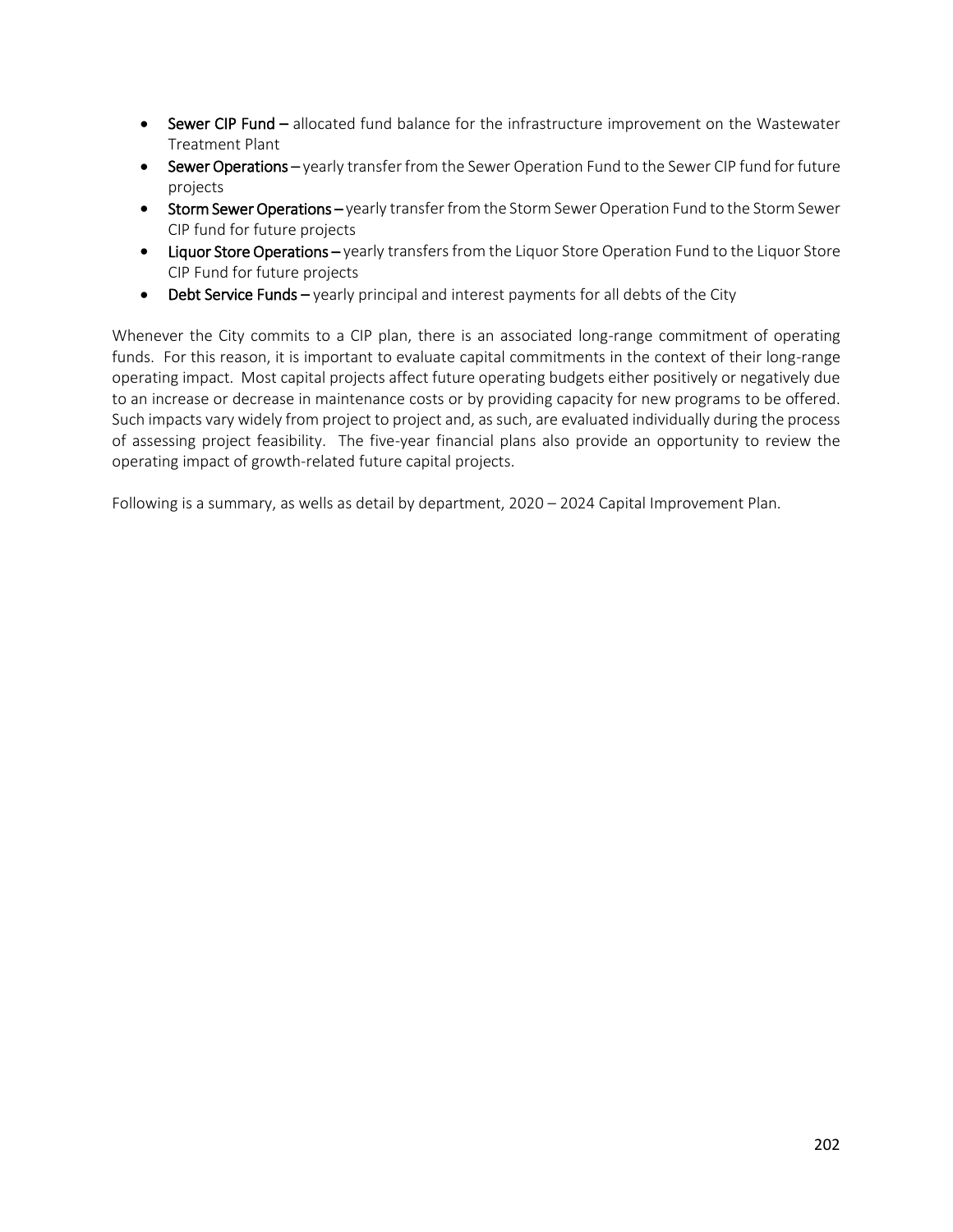## Capital Improvement Plan Summary 2020 - 2024

| 2020 through 2024 - Summary by Department      |            |                |           |                |           |               |
|------------------------------------------------|------------|----------------|-----------|----------------|-----------|---------------|
| Dept                                           | 2020       | 2021           | 2022      | 2023           | 2024      | <b>Totals</b> |
| <b>Administration/Finance</b>                  | 377,033    | 125,000        | 140,000   | 125,000        | 125,000   | 892,033       |
| <b>IT Department</b>                           | 180,900    | 24,600         | 24,600    | 24,600         | 24,600    | 279,300       |
| <b>Elections</b>                               |            | 2,000          |           | 2,000          |           | 4,000         |
| <b>Big Lake Community Service Center</b>       |            | 6,000          |           |                |           | 6,000         |
| <b>Fire - City Portion only</b>                | 163,833    | 210,833        | 711,133   | 299,300        | 142,500   | 1,527,599     |
| <b>Police Department</b>                       | 74,940     | 68,840         | 72,690    | 73,200         | 62,900    | 352,570       |
| <b>Streets Department</b>                      | 297,000    | 240,000        | 305,000   | 385,000        | 475,000   | 1,702,000     |
| <b>Streets Improvements</b>                    | 4,349,590  | $\blacksquare$ | 2,627,241 | $\blacksquare$ | 3,121,261 | 10,098,092    |
| <b>Parks Department</b>                        | 94,000     | 144,000        | 89,000    | 89,000         | 24,000    | 440,000       |
| <b>Park Development- NOT CASH FUNDED</b>       | 830,000    | 150,000        | 150,000   | 150,000        | 150,000   | 1,430,000     |
| <b>Water Enterprise Fund</b>                   | 3,473,000  | 28,000         | 28,000    | 28,000         | 28,000    | 3,585,000     |
| <b>Sewer Enterprise Fund</b>                   | 290,000    | 126,000        | 120,000   | 16,570,000     | 20,000    | 17,126,000    |
| <b>Storm Sewer Enterprise Fund</b>             | 157,500    | 7,500          | 7,500     | 7,500          | 7,500     | 187,500       |
| <b>Liquor Store Enterprise Fund</b>            | 8,000      | 29,000         | 25,000    | 97,000         | 50,000    | 209,000       |
| <b>City Debt Payments</b>                      | 5,041,784  | 4,426,319      | 4,488,226 | 4,680,309      | 4,363,600 | 23,000,238    |
| <b>Total General Fund and Enterprise Funds</b> | 15,337,580 | 5,588,092      | 8,788,390 | 22,530,909     | 8,594,361 | 60,839,332    |

2020 through 2024 - Summary by Funding Source

| <b>Funding Source</b>                    | 2020       | 2021           | 2022      | 2023           | 2024           | Totals     |
|------------------------------------------|------------|----------------|-----------|----------------|----------------|------------|
| <b>General Fund</b>                      | 287,073    | 80,740         | 78,740    | 398,100        | 396,100        | 1,240,753  |
| <b>CIP FUND</b>                          | 323,874    | 24,000         | 552,400   | 72,000         | 25,000         | 997,274    |
| <b>LGA</b>                               | 715,633    | 720,533        | 711,283   | 600,000        | 457,900        | 3,205,349  |
| <b>Bonds</b>                             | 4,218,716  | $\blacksquare$ | 2,627,241 | $\blacksquare$ | 3,121,261      | 9,967,218  |
| <b>Park Dedication - NOT CASH FUNDED</b> | 830,000    | 150,000        | 150,000   | 150,000        | 150,000        | 1,430,000  |
| <b>Water Operations</b>                  | 73,000     | 28,000         | 28,000    | 28,000         | 28,000         | 185,000    |
| <b>Revenue Bonds - Water</b>             | 3,400,000  |                |           |                |                | 3,400,000  |
| <b>Revenue Bonds - Sewer</b>             |            |                |           | 14,500,000     | $\blacksquare$ | 14,500,000 |
| <b>Sewer CIP</b>                         |            |                |           | 2,000,000      |                | 2,000,000  |
| <b>Sewer Operations</b>                  | 290,000    | 126,000        | 120,000   | 70,000         | 20,000         | 626,000    |
| <b>Storm Operations</b>                  | 157,500    | 7,500          | 7,500     | 7,500          | 7,500          | 187,500    |
| <b>Liquor Operations</b>                 |            | 25,000         | 25,000    | 25,000         | 25,000         | 100,000    |
| Debt - GF                                | 1,457,341  | 1,052,393      | 823,675   | 694,003        | 690,700        | 4,718,112  |
| Debt - WF                                | 580,082    | 580,129        | 579,846   | 579,235        | 579,295        | 2,898,587  |
| Debt - SF                                | 981,135    | 980,475        | 980,380   | 980,827        | 980,791        | 4,903,608  |
| Debt - SA                                | 153,026    | 152,799        | 152,538   | 152,243        | 152,913        | 763,519    |
| Debt - GF/EF                             | 1,670,000  | 1,389,412      | 1,390,294 | 1,404,620      | 1,164,790      | 7,019,116  |
| Debt - FCH                               | 200,200    | 271,111        | 561,493   | 869,381        | 795,111        | 2,697,296  |
| <b>Total All Funding Sources</b>         | 15,337,580 | 5,588,092      | 8,788,390 | 22,530,909     | 8,594,361      | 60,839,332 |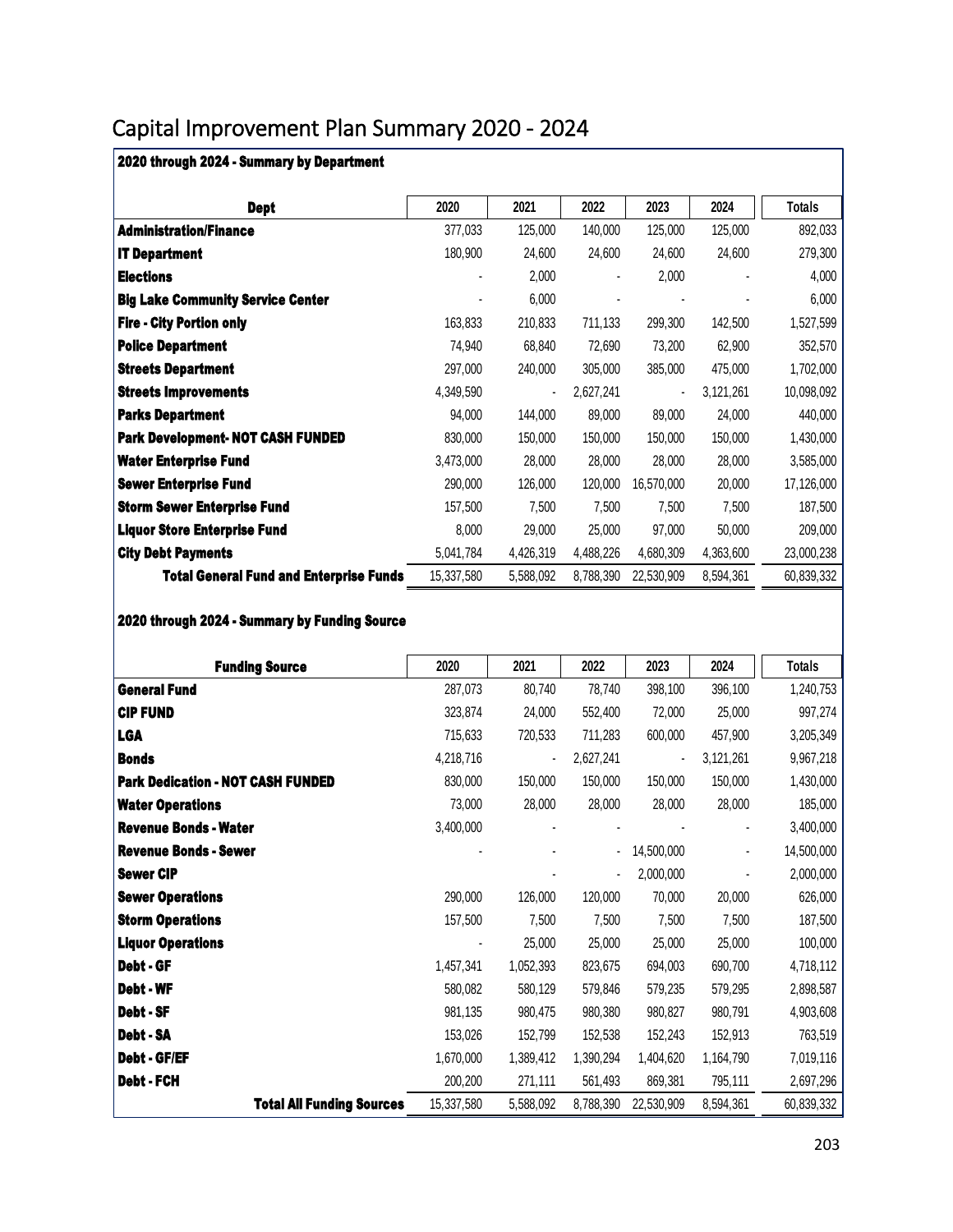# Capital Improvement Plan by Department

| 2020 through 2024 |                                                     |                     |         |         |                |                    |         |               |
|-------------------|-----------------------------------------------------|---------------------|---------|---------|----------------|--------------------|---------|---------------|
|                   |                                                     | <b>Funding</b>      |         |         |                |                    |         |               |
| Dept              | <b>Description</b>                                  | <b>Source</b>       | 2020    | 2021    | 2022           | 2023               | 2024    | <b>Totals</b> |
|                   | <b>Administration/Finance</b>                       |                     |         |         |                |                    |         |               |
| see street        | Transfer to Street Reconstruction-196               | <b>General Fund</b> | 199,033 |         |                | *now franchsie fee |         | 199,033       |
|                   | CITY BRANDING CAMPAIGN-BLEDA                        | CIP Fund            | 25,000  |         |                |                    |         | 25,000        |
|                   | City Hall Vehicle -FRM POLICE                       | <b>LGA</b>          | 13,000  |         |                |                    |         | 13,000        |
|                   | HWY 25 COALITION STUDY/or other                     | <b>LGA</b>          | 15,000  | 15,000  | 15,000         |                    |         | 45,000        |
|                   | City Hall Remodel/Repairs                           | <b>LGA</b>          | 25,000  | 10,000  | 25,000         | 25,000             | 25,000  | 110,000       |
|                   | Transfer to Debt/CIP for Street Reconstruction LGA  |                     | 100,000 | 100,000 | 100,000        | 100,000            | 100,000 | 500,000       |
|                   | Administration/Finance Department Total             |                     | 377,033 | 125,000 | 140,000        | 125,000            | 125,000 | 892,033       |
| ${\bf I}$         |                                                     |                     |         |         |                |                    |         |               |
|                   | Computer Replacement Plan                           | <b>General Fund</b> | 15,000  | 15,000  | 15,000         | 15,000             | 15,000  | 75,000        |
|                   | Computer Replacement Plan-Council/Comm General Fund |                     | 8,400   | 2,100   | 2,100          | 2,100              | 2,100   | 16,800        |
|                   | Replace Del Squad Computers - Chg to LGA LGA        |                     | 7,500   | 7,500   | 7,500          | 7,500              | 7,500   | 37,500        |
|                   | <b>IT General Fund Total</b>                        |                     | 30,900  | 24,600  | 24,600         | 24,600             | 24,600  | 129,300       |
| <b>Elections</b>  |                                                     |                     |         |         |                |                    |         |               |
|                   | Election Machines Replacement                       | <b>General Fund</b> |         | 2,000   |                | 2,000              |         | 4,000         |
|                   | <b>Elections Department Total</b>                   |                     |         | 2,000   | ۰              | 2,000              |         | 4,000         |
| <b>BLCSC</b>      |                                                     |                     |         |         |                |                    |         |               |
|                   | Police Department - Air Condition Unit              | <b>LGA</b>          |         | 6,000   |                |                    |         | 6,000         |
|                   | <b>Big Lake Community Service Center Total</b>      |                     |         | 6,000   | $\blacksquare$ |                    |         | 6,000         |
|                   | <b>Fire - City Portion only</b>                     |                     |         |         |                |                    |         |               |
|                   | Computers - 5 units life 5 yrs                      | <b>General Fund</b> | 3,000   |         |                |                    |         | 3,000         |
|                   | Station Roof Replacement - chg to LGA in 20 LGA     |                     | 5,000   | 5,000   |                |                    |         | 10,000        |
|                   | Station Roof Replacement - done                     | <b>CIP Fund</b>     |         |         | 40,000         |                    |         | 40,000        |
|                   | Thermal Image Cameras                               | <b>LGA</b>          |         |         | 7,000          |                    | 7,500   | 14,500        |
|                   | Radios - 44 @ 4200                                  | <b>LGA</b>          | 22,500  | 22,500  | 23,400         |                    |         | 68,400        |
|                   | Radios purchased                                    | <b>CIP</b> Fund     |         |         | 92,400         |                    |         | 92,400        |
|                   | Snow Machine - 10K                                  | LGA                 |         |         | 5,000          |                    |         | 5,000         |
|                   | Side by Side - 15K                                  | <b>LGA</b>          |         |         |                | 7,500              |         | 7,500         |
|                   | Grass rigs replace 1 (2001) 63.6K                   | <b>LGA</b>          |         |         |                | 31,800             |         | 31,800        |
|                   | Grass rigs replace 1 (2000) 60k                     | <b>LGA</b>          |         | 30,000  |                |                    |         | 30,000        |
|                   | Jaws of Life - 5 year cycle 40K                     | <b>LGA</b>          |         | 20,000  |                |                    |         | 20,000        |
|                   | Engine 12 repalce (1996) \$800k                     | <b>LGA</b>          | 133,333 | 133,333 | 133,333        |                    |         | 400,000       |
|                   | Engine 12 replace (1998) \$800k                     | <b>CIP Fund</b>     |         |         | 400,000        |                    |         | 400,000       |
|                   | Engine 1 replace (2007) \$800k                      | <b>LGA</b>          |         |         |                | 10,000             | 35,000  | 45,000        |
|                   | Engine 1 replace (2007) \$900k                      | <b>CIP Fund</b>     |         |         |                |                    |         |               |
|                   | Ladder 1 (2003) \$600k                              | <b>LGA</b>          |         |         | 10,000         | 100,000            | 100,000 | 210,000       |
|                   | Water Tender 17 (2000) \$300k                       | <b>LGA</b>          |         |         |                | 150,000            |         | 150,000       |
|                   | <b>Fire Department Total</b>                        |                     | 163,833 | 210,833 | 711,133        | 299,300            | 142,500 | 1,527,600     |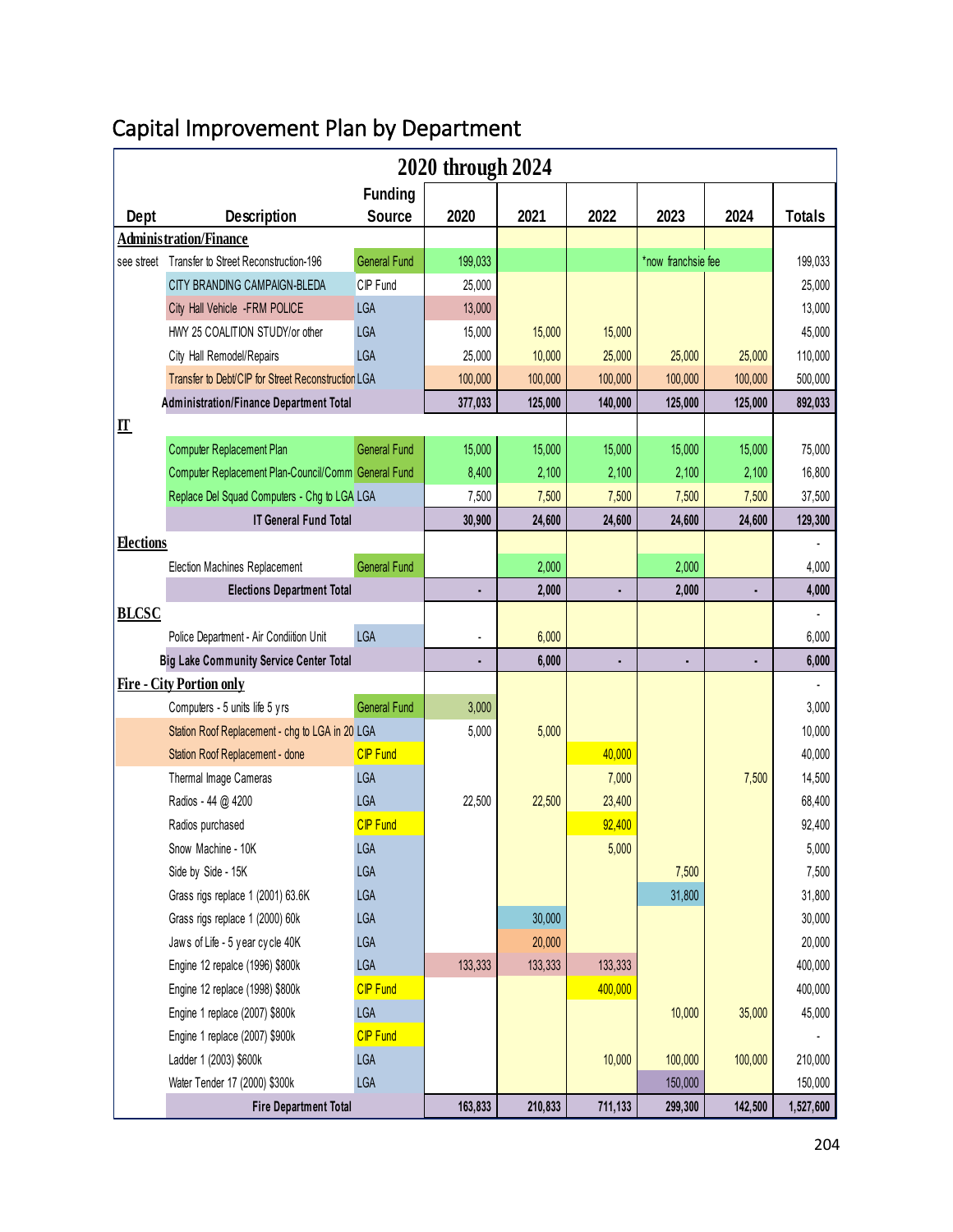|               |                                              |                     | 2020 through 2024 |          |          |          |          |               |
|---------------|----------------------------------------------|---------------------|-------------------|----------|----------|----------|----------|---------------|
|               |                                              | <b>Funding</b>      |                   |          |          |          |          |               |
| Dept          | <b>Description</b>                           | <b>Source</b>       | 2020              | 2021     | 2022     | 2023     | 2024     | <b>Totals</b> |
| <b>Police</b> |                                              |                     |                   |          |          |          |          |               |
|               | Replace Tasers                               | <b>General Fund</b> | 2,640             | 2,640    | 2,640    |          |          | 7,920         |
|               | Repalce Fleet                                | <b>LGA</b>          | 80,500            | 82,600   | 42,350   | 99,200   | 88,900   | 393,550       |
|               | Sale of Squad Cars                           | <b>LGA</b>          | (26,000)          | (26,000) | (13,000) | (26,000) | (26,000) | (117,000)     |
|               | Replace Motorola Portable Radios             | <b>LGA</b>          | 9,600             | 9,600    |          |          |          | 19,200        |
|               | Replace Motorola Squad Radios                | <b>LGA</b>          | 8,200             |          | 40,700   |          |          | 48,900        |
|               | <b>Police Department Total</b>               |                     | 74,940            | 68,840   | 72,690   | 73,200   | 62,900   | 352,570       |
|               | <b>Streets Department</b>                    |                     |                   |          |          |          |          |               |
|               | Misc Equipment Replacement Fund              | <b>General Fund</b> | 5,000             | 5,000    | 5,000    | 5,000    | 5,000    | 25,000        |
|               | Seal Coat - Fund 198                         | <b>General Fund</b> | 30,000            | 30,000   | 30,000   |          |          | 90,000        |
|               | Mill/Overlay - FUND 198 FCH FEE              | <b>General Fund</b> |                   |          |          | 350,000  | 350,000  | 700,000       |
|               | Roller Purchase used                         | <b>LGA</b>          |                   | 40,000   |          |          |          | 40,000        |
|               | Replaced 2007 Holder Tractor #3307           | <b>LGA</b>          | 150,000           |          |          |          |          | 150,000       |
|               | Replace 2008 Floor Sweeper #308              | <b>LGA</b>          | 6,000             |          |          |          |          | 6,000         |
|               | replace 2008 Floor Scrubber #318             | <b>LGA</b>          | 6,000             |          |          |          |          | 6,000         |
|               | Replace 2004 Ford Explorer #24               | <b>LGA</b>          | 50,000            |          |          |          |          | 50,000        |
|               | Replace 2002 Ford 550 #02                    | <b>LGA</b>          |                   | 65,000   |          |          |          | 65,000        |
|               | Replace 2002 Ford 550 #12                    | <b>LGA</b>          |                   |          | 80,000   |          |          | 80,000        |
|               | Replace 2005 Ford 150 #25                    | <b>LGA</b>          |                   | 50,000   |          |          |          | 50,000        |
|               | Replace 2002 Chev 2500 #32                   | <b>LGA</b>          |                   | 50,000   |          |          |          | 50,000        |
|               | Replace 2005 Chev 2500 #35                   | <b>LGA</b>          | 50,000            |          |          |          |          | 50,000        |
|               | Replace 2000 Air Comptressor #100            | <b>LGA</b>          |                   |          | 30,000   |          |          | 30,000        |
|               | Replace 2002 Dump Truck #102                 | <b>LGA</b>          |                   |          | 160,000  |          |          | 160,000       |
|               | Replace 2013 Tow master Trlr #T16            | <b>LGA</b>          |                   |          |          | 30,000   |          | 30,000        |
|               | Replace 1985 Case 580 #57                    | <b>LGA</b>          |                   |          |          |          | 120,000  | 120,000       |
|               | <b>Street Department Total</b>               |                     | 297,000           | 240,000  | 305,000  | 385,000  | 475,000  | 1,702,000     |
|               | <b>Streets Improvements - Fund 175</b>       |                     |                   |          |          |          |          |               |
|               | Safe Route to School Sidewalks               | CIP Fund            | 130,874           |          |          |          |          | 130,874       |
|               | Birch Ave                                    | <b>Bonds</b>        |                   |          | 185,769  |          |          | 185,769       |
|               | Chippewa St                                  | <b>Bonds</b>        |                   |          |          |          | 149,308  | 149,308       |
|               | Edgewater Place                              | <b>Bonds</b>        | 42,611            |          |          |          |          | 42,611        |
|               | Euclid Avenue/Euclid Court                   | <b>Bonds</b>        | 630,530           |          |          |          |          | 630,530       |
|               | <b>Euclid Court</b>                          | <b>Bonds</b>        | 105,494           |          |          |          |          | 105,494       |
|               | Golf St                                      | <b>Bonds</b>        |                   |          |          |          | 213,307  | 213,307       |
|               | Hennepin Avenue                              | <b>Bonds</b>        | 130,425           |          |          |          |          | 130,425       |
|               | Highland Avenue                              | <b>Bonds</b>        | 139,845           |          |          |          |          | 139,845       |
|               | Hudson Woods Development - Wear Course Bonds |                     |                   |          |          |          |          |               |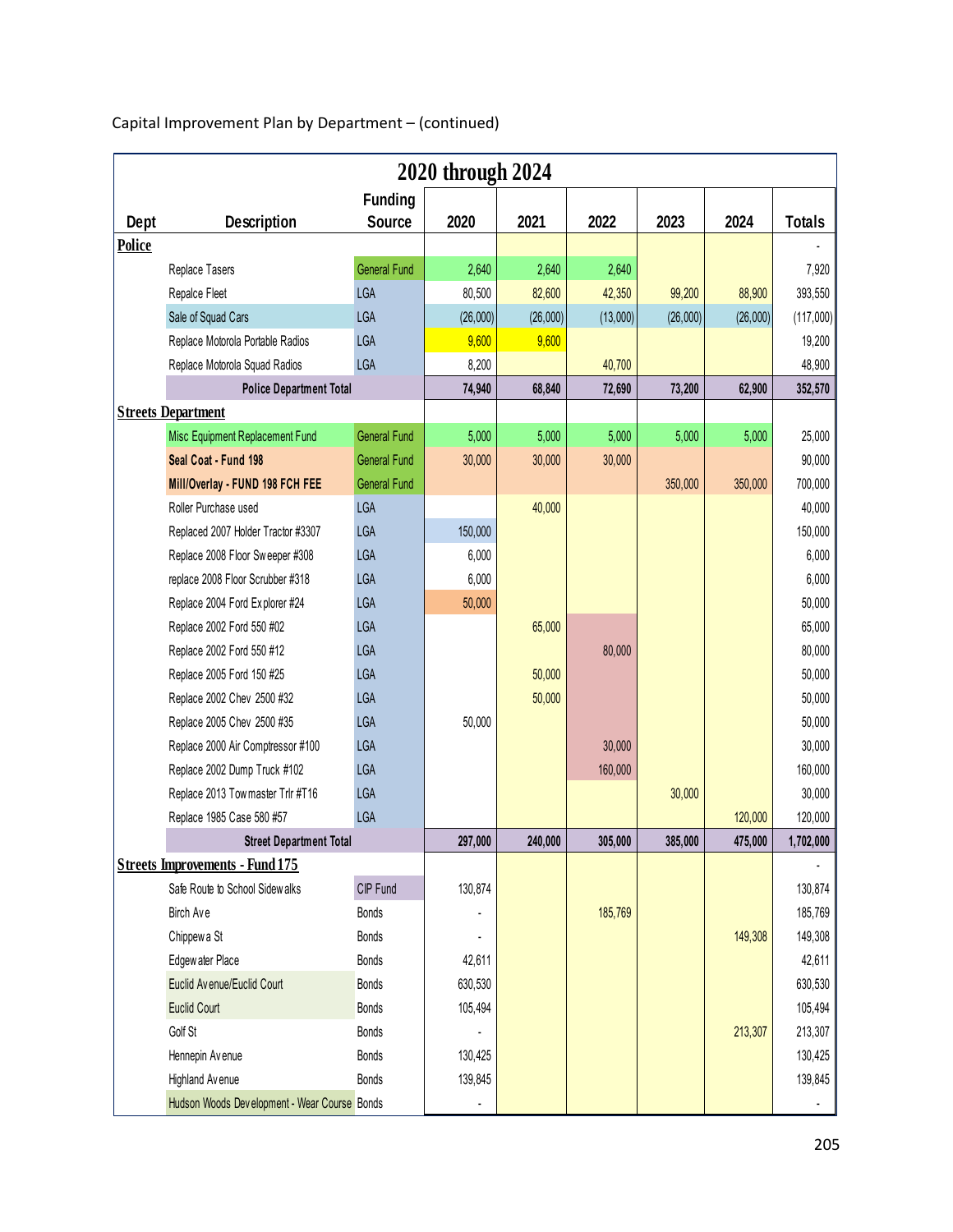|      |                                                      |                | 2020 through 2024 |      |           |      |           |               |
|------|------------------------------------------------------|----------------|-------------------|------|-----------|------|-----------|---------------|
|      |                                                      | <b>Funding</b> |                   |      |           |      |           |               |
| Dept | <b>Description</b>                                   | <b>Source</b>  | 2020              | 2021 | 2022      | 2023 | 2024      | <b>Totals</b> |
|      | <b>Streets Improvements - Fund 175 - (continued)</b> |                |                   |      |           |      |           |               |
|      | Isanti St                                            | <b>Bonds</b>   |                   |      |           |      | 268,133   | 268,133       |
|      | Kasota St                                            | <b>Bonds</b>   |                   |      |           |      | 155,748   | 155,748       |
|      | Kenebec St                                           | <b>Bonds</b>   |                   |      |           |      | 189,956   | 189,956       |
|      | Lake Avenue                                          | <b>Bonds</b>   | 152,210           |      |           |      |           | 152,210       |
|      | Lake Ridge Dr                                        | <b>Bonds</b>   |                   |      |           |      | 539,157   | 539,157       |
|      | Lake View Cir                                        | <b>Bonds</b>   |                   |      |           |      | 78,562    | 78,562        |
|      | Lake View Ln                                         | <b>Bonds</b>   |                   |      |           |      | 614,629   | 614,629       |
|      | Leighton Cir                                         | <b>Bonds</b>   | 27,421            |      |           |      |           | 27,421        |
|      | Leighton Dir                                         | <b>Bonds</b>   | 304,298           |      |           |      |           | 304,298       |
|      | Maple Ln                                             | <b>Bonds</b>   | 87,572            |      |           |      |           | 87,572        |
|      | Nicollet Avenue                                      | <b>Bonds</b>   | 141,651           |      |           |      |           | 141,651       |
|      | Norwood Dr                                           | <b>Bonds</b>   |                   |      | 537,524   |      |           | 537,524       |
|      | Oak Avenue                                           | <b>Bonds</b>   | 78,511            |      |           |      |           | 78,511        |
|      | Oak Cir                                              | <b>Bonds</b>   | 28,767            |      |           |      |           | 28,767        |
|      | Oak Street                                           | <b>Bonds</b>   | 50,513            |      |           |      |           | 50,513        |
|      | Park Ave                                             | <b>Bonds</b>   |                   |      | 1,552,315 |      |           | 1,552,315     |
|      | Pintail St                                           | <b>Bonds</b>   |                   |      |           |      | 166,522   | 166,522       |
|      | Pond View Cir                                        | <b>Bonds</b>   |                   |      |           |      | 75,585    | 75,585        |
|      | Pond View Dr                                         | <b>Bonds</b>   |                   |      |           |      | 308,063   | 308,063       |
|      | Powell Circle E                                      | <b>Bonds</b>   | 75,513            |      |           |      |           | 75,513        |
|      | Powell Circle                                        | <b>Bonds</b>   | 180,139           |      |           |      |           | 180,139       |
|      | Powell St                                            | <b>Bonds</b>   | 958,768           |      |           |      |           | 958,768       |
|      | Red Oak Drive                                        | <b>Bonds</b>   | 152,016           |      |           |      |           | 152,016       |
|      | Shady Lane                                           | <b>Bonds</b>   | 109,405           |      |           |      |           | 109,405       |
|      | Sherburne Ave                                        | <b>Bonds</b>   | 315,833           |      |           |      |           | 315,833       |
|      | Vernon St                                            | <b>Bonds</b>   |                   |      | 192,455   |      |           | 192,455       |
|      | Wall St                                              | <b>Bonds</b>   |                   |      | 159,178   |      |           | 159,178       |
|      | Wascea St                                            | <b>Bonds</b>   |                   |      |           |      | 170,236   | 170,236       |
|      | Westwood Drive                                       | <b>Bonds</b>   | 152,016           |      |           |      |           | 152,016       |
|      | Will St                                              | <b>Bonds</b>   | 343,412           |      |           |      |           | 343,412       |
|      | Winnebago St                                         | <b>Bonds</b>   |                   |      |           |      | 192,055   | 192,055       |
|      | <b>Unnamed Street Sub</b>                            | <b>Bonds</b>   | 11,766            |      |           |      |           | 11,766        |
|      | <b>Street Improvements Total</b>                     |                | 4,349,590         | ٠    | 2,627,241 | ٠    | 3,121,261 | 10,098,092    |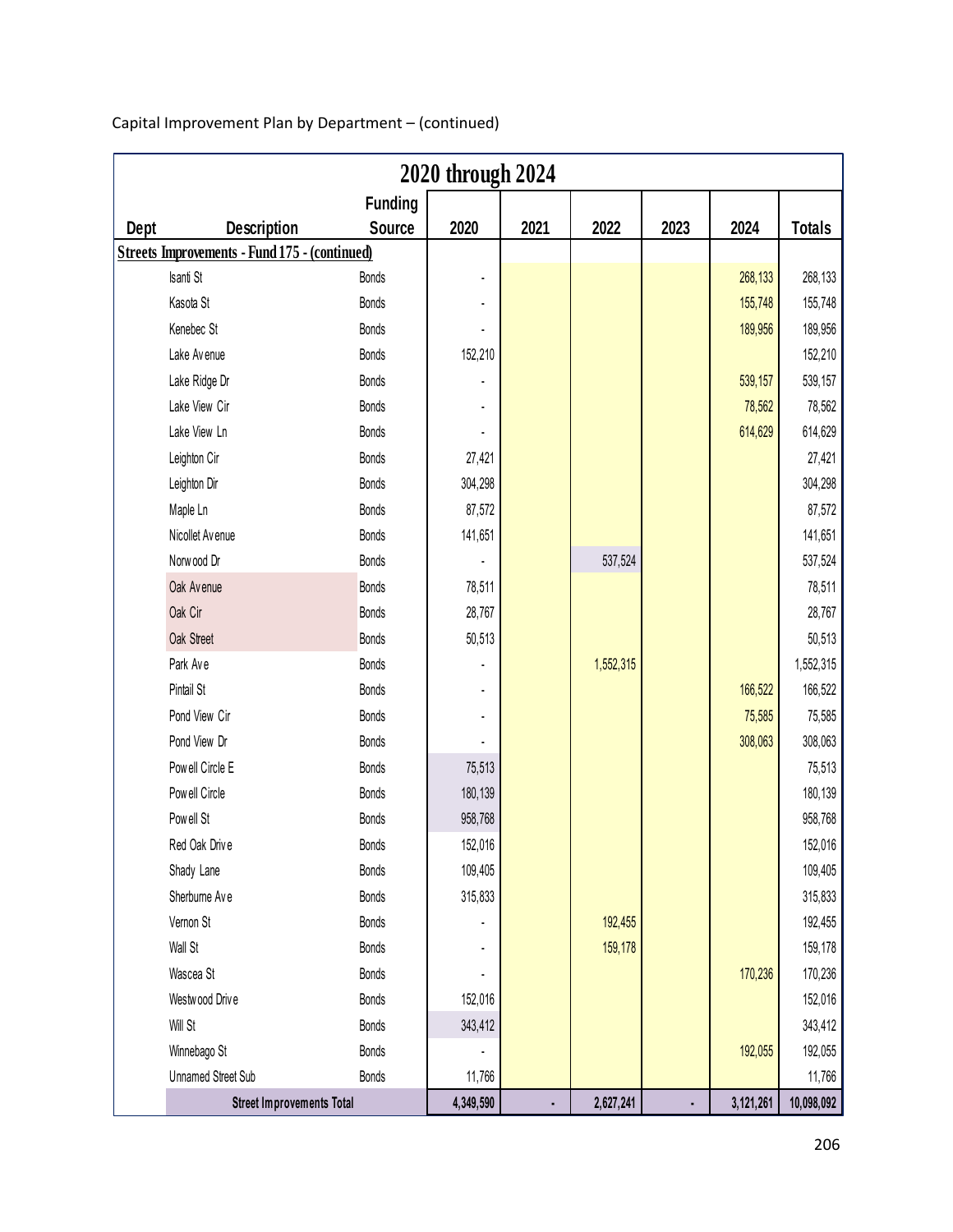|      |                                                               |                     | 2020 through 2024 |         |         |         |         |               |
|------|---------------------------------------------------------------|---------------------|-------------------|---------|---------|---------|---------|---------------|
|      |                                                               | <b>Funding</b>      |                   |         |         |         |         |               |
| Dept | <b>Description</b>                                            | <b>Source</b>       | 2020              | 2021    | 2022    | 2023    | 2024    | <b>Totals</b> |
|      | <b>Parks Department</b>                                       |                     |                   |         |         |         |         |               |
|      | Park Play ground equipment replacement fund General Fund      |                     | 5,000             | 5,000   | 5,000   | 5,000   | 5,000   | 25,000        |
|      | Misc Equipment Replacement Fund                               | <b>General Fund</b> | 5,000             | 5,000   | 5,000   | 5,000   | 5,000   | 25,000        |
|      | 196 Trail Maintenance Fund                                    | <b>General Fund</b> | 9,000             | 9,000   | 9,000   | 9,000   | 9,000   | 45,000        |
|      | 196 River Oaks Park Fund                                      | <b>General Fund</b> | 5,000             | 5,000   | 5,000   | 5,000   | 5,000   | 25,000        |
|      | Replace 2006 John Deere Tractor #306                          | <b>LGA</b>          |                   | 100,000 |         |         |         | 100,000       |
|      | Replace 2014 John Deere Mower #314                            | <b>LGA</b>          |                   |         | 45,000  |         |         | 45,000        |
|      | Replace 2022 Mower                                            | <b>CIP Fund</b>     |                   |         |         |         |         |               |
|      | Replace 2008 Dump Truck #08                                   | <b>LGA</b>          |                   |         |         | 65,000  |         | 65,000        |
|      | Skate Rink Improvement Fund                                   | <b>CIP Fund</b>     | 10,000            | 20,000  | 20,000  |         |         | 50,000        |
|      | Lakeside Park (Parking Lot Imrpov ements)                     | <b>LGA</b>          | 60,000            |         |         |         |         | 60,000        |
|      | Parks Department (General Fund) Total                         |                     |                   | 144,000 | 89,000  | 89,000  | 24,000  | 440,000       |
|      | <b>Park Development - NOT FUNDED AT THIS TIME</b>             |                     |                   |         |         |         |         |               |
|      | New Southside Park - Brom Ln                                  | Park Dedication     | 150,000           |         |         |         |         | 150,000       |
|      | Powell Park Improvements                                      | Park Dedication     | 80,000            |         |         |         |         | 80,000        |
|      | Lake Ridge Park - play gournd equipment                       | Park Dedication     | 450,000           |         |         |         |         | 150,000       |
|      | Shores of Lake Mitchell Park - play groun equ Park Dedication |                     | 450,000           |         |         |         |         | 150,000       |
|      | Mitchell Farms Park -Play ground Equipment Park Dedication    |                     | 400.000           |         |         |         |         | 100,000       |
|      | Wright Crossing Park - Play ground Equipmer Park Dedication   |                     |                   |         |         | 450,000 |         | 150,000       |
|      | Highline Park - Play ground Equipment                         | Park Dedication     |                   |         |         |         | 150,000 | 150,000       |
|      | Hudson Woods - Play groun Equipment                           | Park Dedication     |                   | 150.000 |         |         |         | 150,000       |
|      | Bluff Park - Play ground Equipment                            | Park Dedication     |                   |         | 150.000 |         |         | 150,000       |
|      | Skate Board Equipment                                         | Park Dedication     | 200,000           |         |         |         |         | 200,000       |
|      | Park Development Fund Total                                   |                     | 830,000           | 150,000 | 150,000 | 150,000 | 150,000 | 1,430,000     |
|      | <b>Water Enterprise Fund</b>                                  |                     |                   |         |         |         |         |               |
|      | Well #8                                                       | Revenue Bonds       | 1,200,000         |         |         |         |         | 1,200,000     |
|      | Well #9 as needed                                             | Revenue Bonds       | 1,200,000         |         |         |         |         | 1,200,000     |
|      |                                                               |                     |                   |         |         |         |         |               |

Water Meters Rev enue Bonds - Water 1,000,000 1,000,000

Misc Equipment Replacement Fund Water Operation 10,000 15,000 15,000 15,000 15,000 15,000 70,000 Water Meter replacement Fund Water Operation: 10,000 10,000 10,000 10,000 10,000 10,000 50,000 Misc Equipment Replacement Fund Water Operation: 10,000 15,000 15,000 15,000 15,000 15,000 16,000 70,000 16,000<br>Water Meter replacement Fund Water Operation: 50,000 10,000 10,000 10,000 10,000 10,000 50,000 50,000 50,000 5

Computer replacement fund Water Operation 3,000 3,000 3,000 3,000 3,000 3,000 3,000 15,000

**Water Enterprise Fund Total 3,473,000 28,000 28,000 28,000 28,000 3,585,000**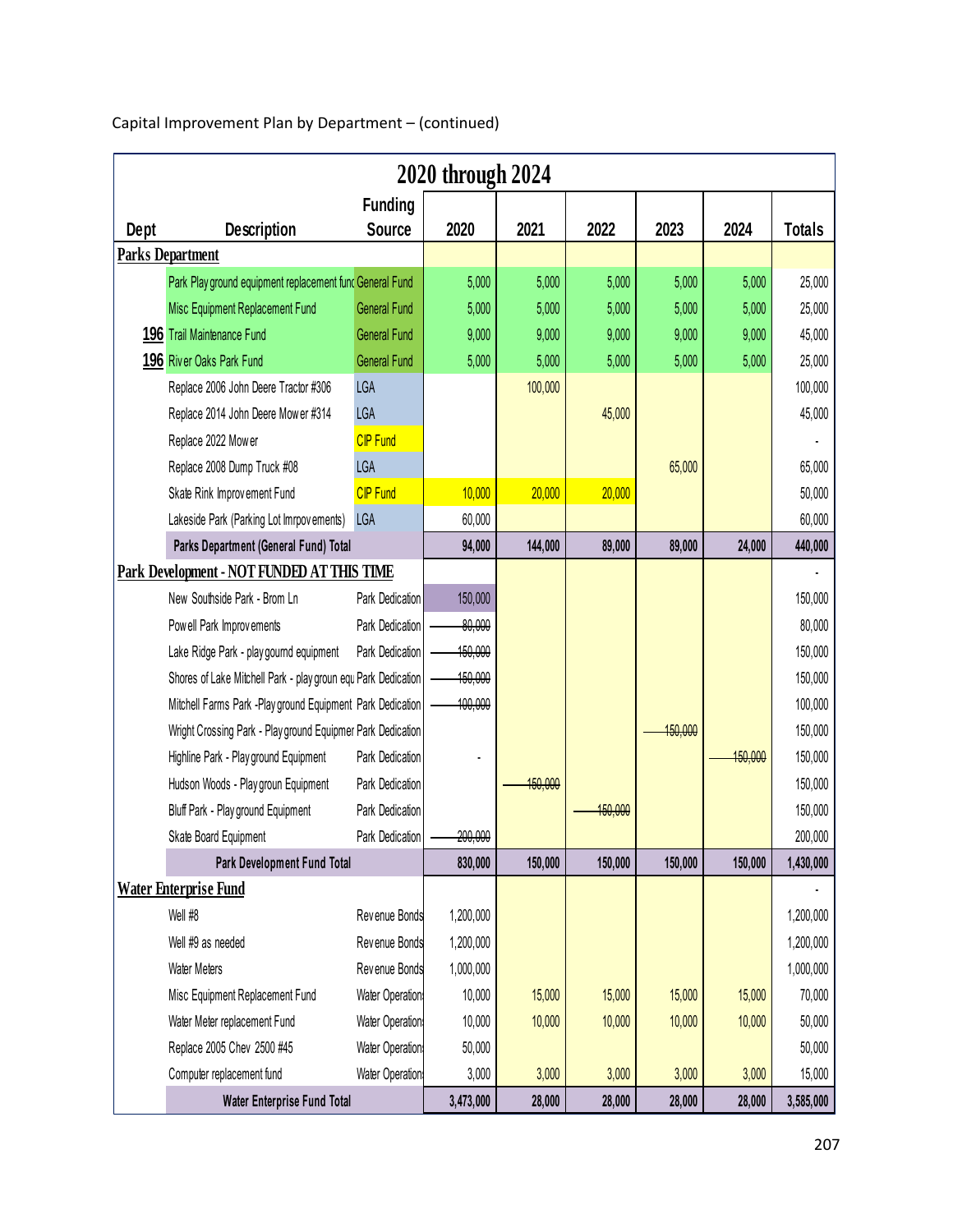|      | 2020 through 2024                                         |                                 |            |           |           |            |                |               |
|------|-----------------------------------------------------------|---------------------------------|------------|-----------|-----------|------------|----------------|---------------|
| Dept | <b>Description</b>                                        | <b>Funding</b><br><b>Source</b> | 2020       | 2021      | 2022      | 2023       | 2024           | <b>Totals</b> |
|      | <b>Sewer Enterprise Fund</b>                              |                                 |            |           |           |            |                |               |
|      | WWTP Expansion - Phase II                                 | Revenue Bonds - Sewer           |            |           |           | 14,500,000 |                | 14,500,000    |
|      | WWTP Expansion - Phase II                                 | SEWER CIP                       |            |           |           | 2,000,000  |                | 2,000,000     |
|      | Misc Equipment Replacement Fund                           | Sew er Operation                | 20,000     | 20,000    | 20,000    | 20,000     | 20,000         | 100,000       |
|      | Replace 1981 trailer jet machine #180                     | Sew er Operation                | 100,000    |           |           |            |                | 100,000       |
|      | Replace 1981 Generator #80                                | Sew er Operations               |            |           | 100,000   |            |                | 100,000       |
|      | Replace 1981 Generator #81                                | Sew er Operations               |            | 100,000   |           |            |                | 100,000       |
|      | Replace 2011 John Deere Mower #311                        | Sew er Operations               |            |           |           | 50,000     |                | 50,000        |
|      | Replace Floor Sweeper #308                                | Sew er Operations               |            | 6,000     |           |            |                | 6,000         |
|      | Replace Ford Dump Truck #196                              | Sew er Operation                | 170,000    |           |           |            |                | 170,000       |
|      | Sewer Enterprise Fund Total                               |                                 | 290,000    | 126,000   | 120,000   | 16,570,000 | 20,000         | 17,126,000    |
|      | <b>Storm Sewer Enterprise Fund</b>                        |                                 |            |           |           |            |                |               |
|      | Misc Equipment Replacement Fund                           | Storm Operation                 | 7,500      | 7,500     | 7,500     | 7,500      | 7,500          | 37,500        |
|      | Replace 2006 Sweeper #126                                 | Storm Operation                 | 150,000    |           |           |            |                | 150,000       |
|      | Storm Sewer Enterprise Fund Total                         |                                 | 157,500    | 7,500     | 7,500     | 7,500      | 7,500          | 187,500       |
|      | <b>Liquor Store Enterprise Fund</b>                       |                                 |            |           |           |            |                |               |
|      | Misc Building/Lot Repairs                                 | Liquor Operation                |            | 25,000    | 25,000    | 25,000     | 25,000         | 100,000       |
|      | New Condenser Unit                                        | <b>CIP Fund</b>                 | 8,000      |           |           |            |                | 8,000         |
|      | New Security System                                       | <b>CIP Fund</b>                 |            | 4,000     |           |            |                | 4,000         |
|      | New Coolers                                               | <b>CIP Fund</b>                 |            |           |           | 72,000     |                | 72,000        |
|      | New Cash Registers                                        | <b>CIP Fund</b>                 |            |           |           |            | 10,000         | 10,000        |
|      | New HVAC                                                  | <b>CIP Fund</b>                 |            |           |           |            | 15,000         | 15,000        |
|      | Liquor Store Enterprise Fund Total                        |                                 | 8,000      | 29,000    | 25,000    | 97,000     | 50,000         | 209,000       |
|      | <b>City Debt Payments</b>                                 |                                 |            |           |           |            |                |               |
|      | 301 2004 PFA Water MPFA Loan                              | DEBT - WF                       | 580,082    | 580,129   | 579,846   | 579,235    | 579,295        | 2,898,587     |
|      | 401 2009 MPFA Loan Wastew ater Expansion                  | DEBT - SF                       | 981,135    | 980,475   | 980,380   | 980,827    | 980,791        | 4,903,608     |
|      | 211 2010 PFA Loan - State Aid                             | DEBT - SA                       | 153,026    | 152,799   | 152,538   | 152,243    | 152,913        | 763,519       |
|      | 214 2011A G.O. Improvement Refunding Bonds                | DEBT - GF                       | 415,023    |           |           |            |                | 415,023       |
|      | 216 2011B G.O. Improvement Refunding Bonds DEBT - GF      |                                 | 447,440    | 441,750   | 223,080   |            | $\blacksquare$ | 1,112,270     |
|      | 217 2012A G.O. Refunding Bonds                            | DEBT - GF/EF                    | 503,813    | 236,750   | 236,969   | 237,020    | 192,240        | 1,406,792     |
|      | 221 2014A GO Tax Abatement Bonds                          | DEBT - GF/EF                    | 124,525    | 122,325   | 119,988   | 122,313    | 119,438        | 608,589       |
|      | 222 2015A GO Refunding Bonds                              | DEBT - GF/EF                    | 1,041,662  | 1,030,337 | 1,033,337 | 1,045,287  | 853,112        | 5,003,735     |
|      | 223 2016A Tax able G.O. Refunding Bonds                   | DEBT - GF                       | 301,478    | 316,918   | 311,720   | 315,940    | 309,500        | 1,555,556     |
|      | 224 2016B G.O. CIP BOND                                   | DEBT - GF                       | 57,900     | 57,275    | 56,525    | 50,813     | 55,100         | 277,613       |
|      | 226 2016C GO REFUNDING BOND                               | DEBT - GF                       | 235,500    | 236,450   | 232,350   | 327,250    | 326,100        | 1,357,650     |
|      | 227 2017-2018 STREET PROJECT DEBT PAYM Debt - FCH         |                                 | 200,200    | 196,300   | 197,325   | 198,200    | 194,000        | 986,025       |
|      | 228-on 2019-2026 STREET PROJECT DEBT PAYM Debt - FCH      |                                 |            | 74,811    | 364,168   | 671,181    | 601,111        | 1,711,271     |
|      | <b>City Debt Payments Total</b>                           |                                 | 5,041,784  | 4,426,319 | 4,488,226 | 4,680,309  | 4,363,600      | 23,000,238    |
|      |                                                           |                                 |            |           |           |            |                |               |
|      | <b>Total General Fund, Enterprise Funds and City Debt</b> |                                 | 15,337,580 | 5,588,092 | 8,788,390 | 22,530,909 | 8,594,361      | 60,839,333    |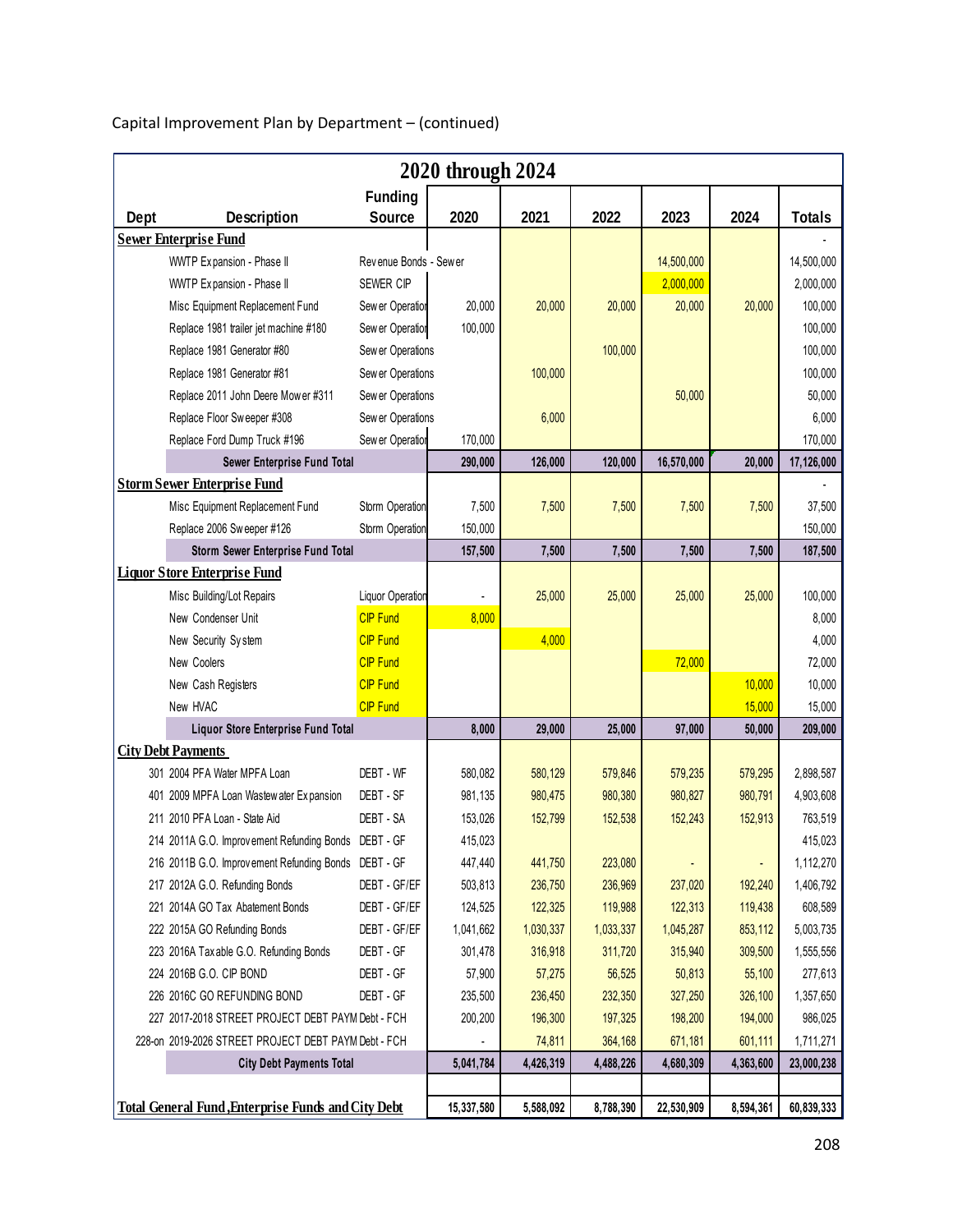## Capital Improvement Projects

|                         |                                                                                                                                                                                                                                                                 | City of Big Lake CIP Project Request Form FY 2020-2025                | <b>CAPITAL IMPROVEMENT PROGRAM</b>                            |                 |                              |           |                               |                                       |  |  |
|-------------------------|-----------------------------------------------------------------------------------------------------------------------------------------------------------------------------------------------------------------------------------------------------------------|-----------------------------------------------------------------------|---------------------------------------------------------------|-----------------|------------------------------|-----------|-------------------------------|---------------------------------------|--|--|
|                         | Program Category:                                                                                                                                                                                                                                               | <b>Project Title:</b>                                                 |                                                               |                 |                              | Project # |                               |                                       |  |  |
|                         | <b>SIDEWALKS</b>                                                                                                                                                                                                                                                | <b>STREET IMPROVEMENTS</b>                                            |                                                               |                 |                              | SAFE17    |                               |                                       |  |  |
|                         |                                                                                                                                                                                                                                                                 |                                                                       |                                                               |                 |                              |           |                               |                                       |  |  |
|                         |                                                                                                                                                                                                                                                                 |                                                                       | Decoription and justification of project and funding cources: |                 |                              |           |                               |                                       |  |  |
|                         | Safe Route to Schools project - sidewalks. Grant awarded for \$89,796, the Liquor Store<br>contributed \$100,000. This project was approved by council in 2017, however construction will<br>not begin until the Federal Fiscal year of 7/1/20 through 6/30/21. |                                                                       |                                                               |                 |                              |           |                               |                                       |  |  |
|                         |                                                                                                                                                                                                                                                                 | is this equipment prioritized on an equipment replacement schedule?   |                                                               |                 |                              | Yec       | No                            | <b>NA</b>                             |  |  |
|                         |                                                                                                                                                                                                                                                                 |                                                                       |                                                               |                 |                              |           |                               |                                       |  |  |
|                         | Are there any ofte requirements:                                                                                                                                                                                                                                |                                                                       |                                                               |                 |                              |           |                               |                                       |  |  |
|                         |                                                                                                                                                                                                                                                                 |                                                                       |                                                               |                 |                              |           |                               |                                       |  |  |
|                         | <b>Funding Source</b>                                                                                                                                                                                                                                           | <b>Accounting Code</b>                                                | How is this project going to be funded:<br>FY1                | FY <sub>2</sub> | FY3                          | FY4       | FY6                           | <b>Funded In Prior</b><br>Years       |  |  |
| REVENUE                 | Grant<br><b>Transfer from Liquor Store</b><br>Unallocated Funds - 198                                                                                                                                                                                           | 198-50-4210<br>198-50-3155                                            |                                                               | 86,181          |                              |           |                               | 100,000<br>34,658                     |  |  |
|                         | How is this project going to be spent:                                                                                                                                                                                                                          |                                                                       |                                                               |                 |                              |           |                               |                                       |  |  |
|                         | <b>Budgeted Funds</b>                                                                                                                                                                                                                                           | <b>Accounting Code</b>                                                | FY1                                                           | FY2             | FY3                          | FY4       | FY6                           | <b>Spent In Prior</b><br><b>Years</b> |  |  |
|                         | A. Land Cost<br><b>B. Construction Cost</b>                                                                                                                                                                                                                     |                                                                       |                                                               |                 |                              |           |                               |                                       |  |  |
| EXPENSE                 | C. Contingenoles (10% of B)                                                                                                                                                                                                                                     | 198-000-50-25-4257                                                    | \$130,874.50                                                  |                 |                              |           |                               | \$3,783.00                            |  |  |
|                         | D. Design & Engineering (15% of B)<br>E. Percent for Art (1% of B)                                                                                                                                                                                              |                                                                       |                                                               |                 |                              |           |                               |                                       |  |  |
|                         | <b>F. Equipment Costs</b><br>G. Other                                                                                                                                                                                                                           |                                                                       |                                                               |                 |                              |           |                               |                                       |  |  |
|                         |                                                                                                                                                                                                                                                                 |                                                                       |                                                               |                 |                              |           |                               |                                       |  |  |
|                         |                                                                                                                                                                                                                                                                 | Does this project have any additional impact on the operating budget: |                                                               |                 |                              |           |                               | <b>Spent In Pric</b>                  |  |  |
| COSTS                   | <b>Expense Object</b><br>Personnel                                                                                                                                                                                                                              | <b>Accounting Code</b>                                                | FY1                                                           | FY <sub>2</sub> | FY <sub>3</sub>              | FY4       | FY6                           | Years                                 |  |  |
|                         | <b>Supplies</b>                                                                                                                                                                                                                                                 |                                                                       |                                                               |                 |                              |           |                               |                                       |  |  |
|                         | <b>Purchased Services</b><br><b>Fixed Charges</b>                                                                                                                                                                                                               |                                                                       |                                                               |                 |                              |           |                               |                                       |  |  |
|                         | <b>Capital Outlay</b><br>Debt Service                                                                                                                                                                                                                           |                                                                       |                                                               |                 |                              |           |                               |                                       |  |  |
| <b>OPERATING BUDGET</b> |                                                                                                                                                                                                                                                                 |                                                                       |                                                               |                 |                              |           |                               |                                       |  |  |
|                         |                                                                                                                                                                                                                                                                 |                                                                       |                                                               |                 |                              |           |                               |                                       |  |  |
|                         | Responsible Person:                                                                                                                                                                                                                                             | Responsible Department:                                               | Date Submitted to Finance                                     |                 | <b>Today's Date and Time</b> |           | Preparent:<br><b>Initials</b> | <b>Total Soore</b>                    |  |  |
|                         | Layne Otteson                                                                                                                                                                                                                                                   | Engineering                                                           |                                                               |                 | 08/27/19                     |           |                               | 43                                    |  |  |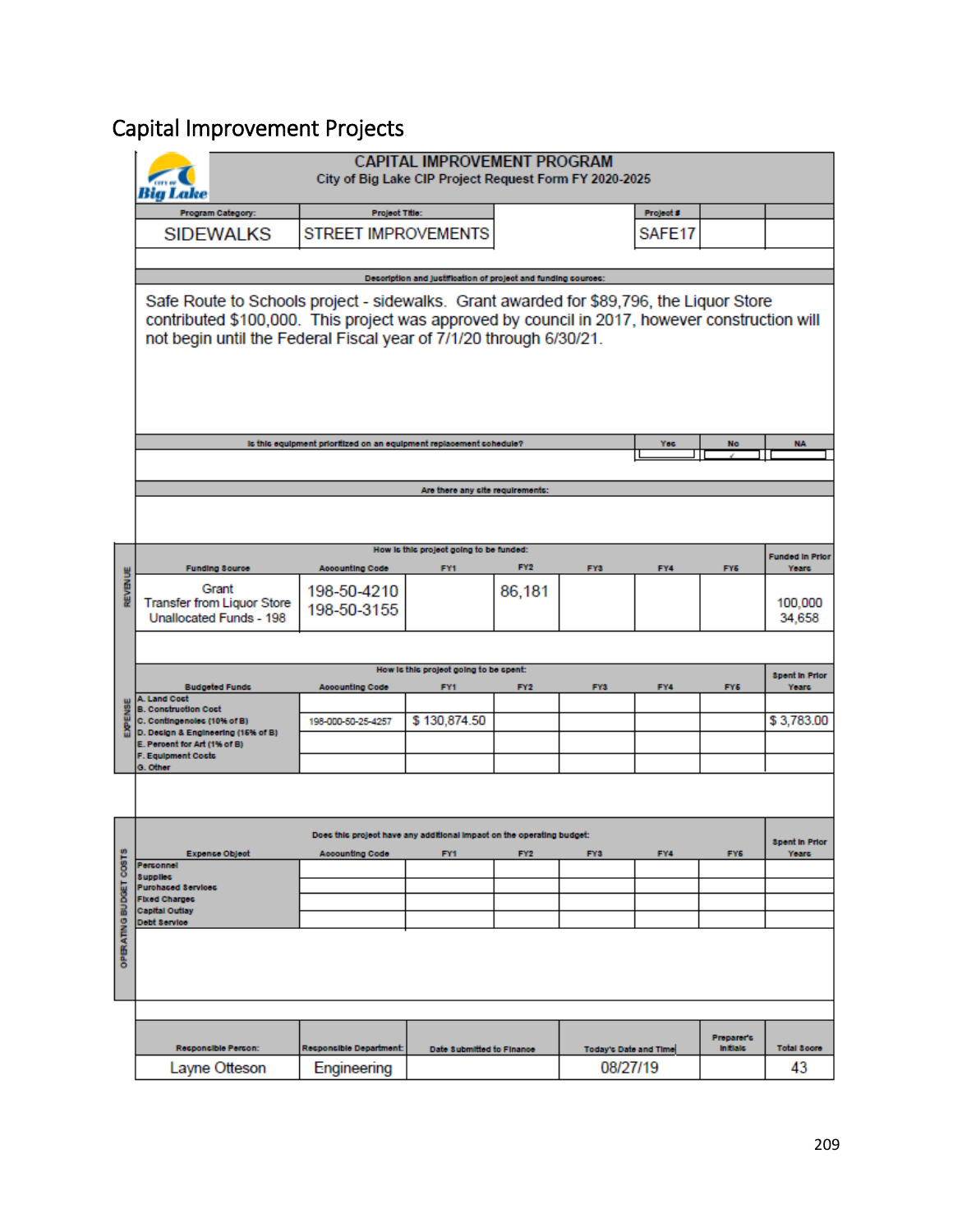|                                        |                                                                                                                                                                                                             | City of Big Lake CIP Project Request Form FY 2020-2025                | <b>CAPITAL IMPROVEMENT PROGRAM</b>                            |                 |                       |                    |                                      |                                 |
|----------------------------------------|-------------------------------------------------------------------------------------------------------------------------------------------------------------------------------------------------------------|-----------------------------------------------------------------------|---------------------------------------------------------------|-----------------|-----------------------|--------------------|--------------------------------------|---------------------------------|
|                                        | Program Category:                                                                                                                                                                                           | <b>Project Title:</b>                                                 |                                                               |                 |                       | Project #          |                                      |                                 |
|                                        | PARKING LOT IMPROVEMENTS                                                                                                                                                                                    | LAKESIDE PARK LOT IMPROVEMENT                                         |                                                               |                 |                       | LANESIDE PARK 2020 |                                      |                                 |
|                                        |                                                                                                                                                                                                             |                                                                       |                                                               |                 |                       |                    |                                      |                                 |
|                                        |                                                                                                                                                                                                             |                                                                       | Decoription and justification of project and funding cources: |                 |                       |                    |                                      |                                 |
|                                        | Parking lot improvements for Lakeside Park has been part of the CIP Plan for several years.<br>This project could be used for the striping of parking places as well as improvement into the lot<br>itself. |                                                                       |                                                               |                 |                       |                    |                                      |                                 |
|                                        |                                                                                                                                                                                                             | is this equipment prioritized on an equipment replacement schedule?   |                                                               |                 |                       | Yec                | No                                   | <b>NA</b>                       |
|                                        |                                                                                                                                                                                                             |                                                                       |                                                               |                 |                       |                    |                                      |                                 |
|                                        | Are there any offe requirements:                                                                                                                                                                            |                                                                       |                                                               |                 |                       |                    |                                      |                                 |
|                                        |                                                                                                                                                                                                             |                                                                       |                                                               |                 |                       |                    |                                      |                                 |
|                                        | <b>Funding Source</b>                                                                                                                                                                                       | <b>Accounting Code</b>                                                | How is this project going to be funded:<br>FY1                | FY <sub>2</sub> | FY3                   | FY4                | FY6                                  | <b>Funded In Prior</b><br>Years |
| REVENUE                                | LGA                                                                                                                                                                                                         | 198-55-3105                                                           | 60000                                                         |                 |                       |                    |                                      |                                 |
| How is this project going to be spent: |                                                                                                                                                                                                             |                                                                       |                                                               |                 |                       |                    |                                      |                                 |
|                                        | <b>Budgeted Funds</b>                                                                                                                                                                                       | <b>Accounting Code</b>                                                | FY1                                                           | FY <sub>2</sub> | FY3                   | FY4                | FY6                                  | <b>Spent In Prior</b><br>Years  |
|                                        | A. Land Cost<br><b>B. Construction Cost</b>                                                                                                                                                                 |                                                                       |                                                               |                 |                       |                    |                                      |                                 |
| EXPENSE                                | C. Contingenoles (10% of B)                                                                                                                                                                                 | 198-000-55-25-4257                                                    | \$60,000.00                                                   |                 |                       |                    |                                      |                                 |
|                                        | D. Design & Engineering (15% of B)<br>E. Percent for Art (1% of B)                                                                                                                                          |                                                                       |                                                               |                 |                       |                    |                                      |                                 |
|                                        | <b>F. Equipment Costs</b><br>G. Other                                                                                                                                                                       |                                                                       |                                                               |                 |                       |                    |                                      |                                 |
|                                        |                                                                                                                                                                                                             |                                                                       |                                                               |                 |                       |                    |                                      |                                 |
|                                        |                                                                                                                                                                                                             | Does this project have any additional impact on the operating budget: |                                                               |                 |                       |                    |                                      | <b>Spent In Prior</b>           |
| COST <sub>S</sub>                      | <b>Expense Object</b><br>Personnel                                                                                                                                                                          | <b>Accounting Code</b>                                                | FY1                                                           | FY <sub>2</sub> | FY <sub>3</sub>       | FY4                | FY <sub>6</sub>                      | Years                           |
|                                        | <b>Supplies</b><br><b>Purchased Services</b>                                                                                                                                                                |                                                                       |                                                               |                 |                       |                    |                                      |                                 |
|                                        | <b>Fixed Charges</b><br><b>Capital Outlay</b>                                                                                                                                                               |                                                                       |                                                               |                 |                       |                    |                                      |                                 |
| OPERATING BUDGET                       | Debt Service                                                                                                                                                                                                |                                                                       |                                                               |                 |                       |                    |                                      |                                 |
|                                        |                                                                                                                                                                                                             |                                                                       |                                                               |                 |                       |                    |                                      |                                 |
|                                        | Responsible Person:                                                                                                                                                                                         | Responsible Department:                                               | Date Submitted to Finance                                     |                 | Today's Date and Time |                    | <b>Proparer's</b><br><b>Initials</b> | <b>Total Soore</b>              |
|                                        | Layne Otteson                                                                                                                                                                                               | Engineering                                                           |                                                               |                 | 08/27/19              |                    |                                      | 26                              |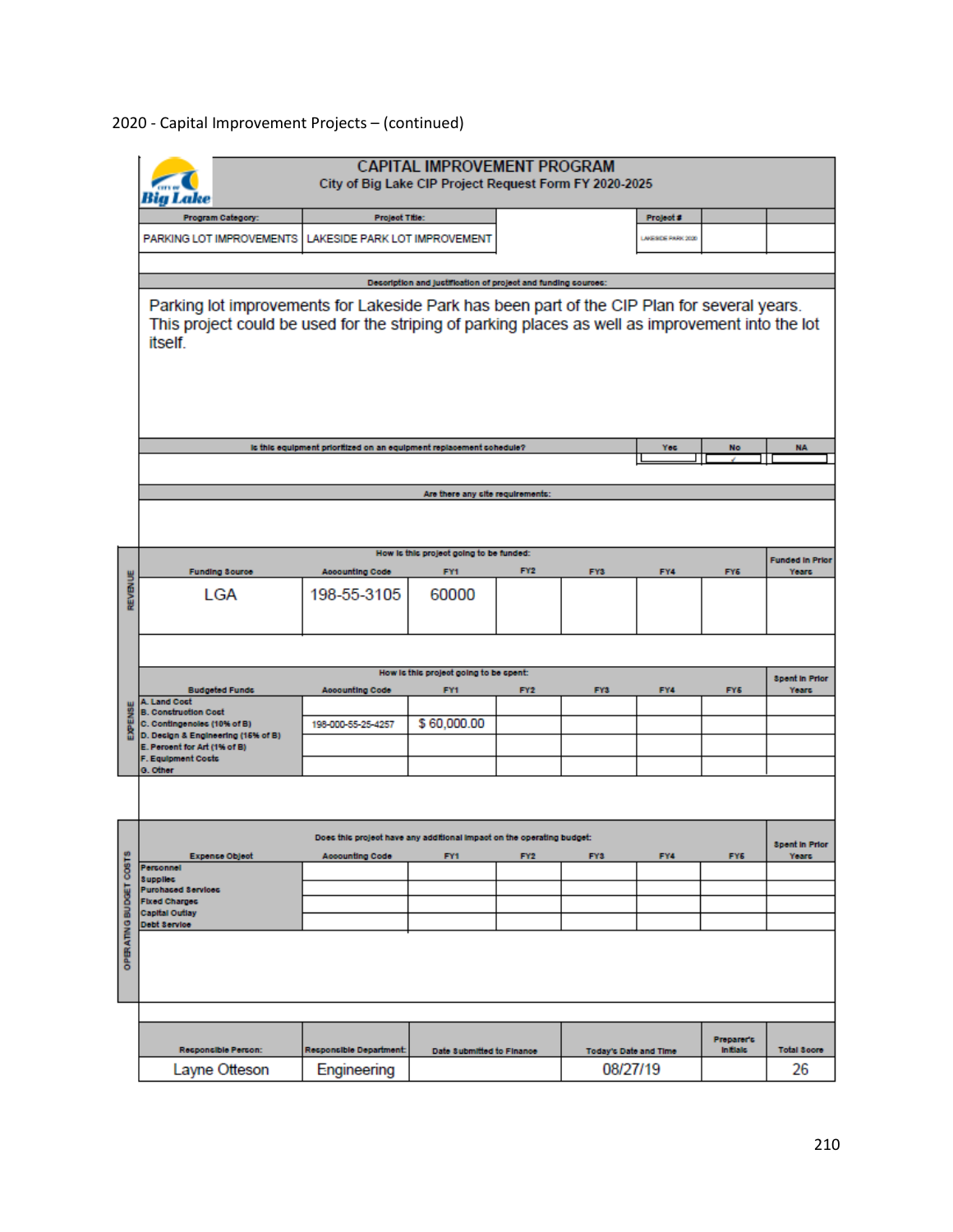|                         |                                                                                                                                                                                                                                                                                                                                                                           | City of Big Lake CIP Project Request Form FY 2020-2025                | <b>CAPITAL IMPROVEMENT PROGRAM</b>                            |                 |                              |             |                         |                                        |  |
|-------------------------|---------------------------------------------------------------------------------------------------------------------------------------------------------------------------------------------------------------------------------------------------------------------------------------------------------------------------------------------------------------------------|-----------------------------------------------------------------------|---------------------------------------------------------------|-----------------|------------------------------|-------------|-------------------------|----------------------------------------|--|
|                         | Program Category:                                                                                                                                                                                                                                                                                                                                                         | <b>Project Title:</b>                                                 |                                                               |                 |                              | Project #   |                         |                                        |  |
|                         | <b>FLEET</b>                                                                                                                                                                                                                                                                                                                                                              | <b>POLICE FLEET</b>                                                   |                                                               |                 |                              | PD FLEET    |                         |                                        |  |
|                         |                                                                                                                                                                                                                                                                                                                                                                           |                                                                       |                                                               |                 |                              |             |                         |                                        |  |
|                         |                                                                                                                                                                                                                                                                                                                                                                           |                                                                       | Decoription and justification of project and funding cources: |                 |                              |             |                         |                                        |  |
|                         | To replace two fleet vehicles for the police department to maintain the 3 years replacement<br>schedule. Allowing for a 3 years replacement schedule insurances that the City is minimizing<br>the cost of maintaining police squad cars. The police department will be selling the two vehicles<br>that are in line to be replace that will offset the use of LGA funds. |                                                                       |                                                               |                 |                              |             |                         |                                        |  |
|                         |                                                                                                                                                                                                                                                                                                                                                                           | is this equipment prioritized on an equipment replacement schedule?   |                                                               |                 |                              | Yec         | No                      | <b>NA</b>                              |  |
|                         |                                                                                                                                                                                                                                                                                                                                                                           |                                                                       |                                                               |                 |                              |             |                         |                                        |  |
|                         |                                                                                                                                                                                                                                                                                                                                                                           |                                                                       |                                                               |                 |                              |             |                         |                                        |  |
|                         | Are there any ofte requirements:                                                                                                                                                                                                                                                                                                                                          |                                                                       |                                                               |                 |                              |             |                         |                                        |  |
|                         |                                                                                                                                                                                                                                                                                                                                                                           |                                                                       |                                                               |                 |                              |             |                         |                                        |  |
| В                       | <b>Funding Source</b>                                                                                                                                                                                                                                                                                                                                                     | <b>Accounting Code</b>                                                | How is this project going to be funded:<br>FY1                | FY2             | FY3                          | FY4         | FY6                     | <b>Funded In Prior</b><br><b>Years</b> |  |
| <b>REVIEN</b>           | LGA                                                                                                                                                                                                                                                                                                                                                                       | 199-75-3155                                                           | 54,500                                                        | 56,600          | 29,350                       | 73,200      | 62,900                  |                                        |  |
|                         | SALE OF FIXED ASSETS                                                                                                                                                                                                                                                                                                                                                      | 199-75-3910                                                           | 26,000                                                        | 26,000          | 13,000                       | 26,000      | 26,000                  |                                        |  |
|                         |                                                                                                                                                                                                                                                                                                                                                                           |                                                                       |                                                               |                 |                              |             |                         |                                        |  |
|                         | How is this project going to be spent:                                                                                                                                                                                                                                                                                                                                    |                                                                       |                                                               |                 |                              |             |                         |                                        |  |
|                         | <b>Budgeted Funds</b><br>A. Land Cost                                                                                                                                                                                                                                                                                                                                     | <b>Accounting Code</b>                                                |                                                               |                 |                              |             |                         | <b>Spent In Prior</b><br><b>Years</b>  |  |
|                         | <b>B. Construction Cost</b>                                                                                                                                                                                                                                                                                                                                               |                                                                       |                                                               |                 |                              |             |                         |                                        |  |
|                         | C. Contingenoles (10% of B)<br>D. Design & Engineering (15% of B)                                                                                                                                                                                                                                                                                                         |                                                                       |                                                               |                 |                              |             |                         |                                        |  |
|                         | E. Percent for Art (1% of B)<br><b>F. Equipment Costs</b>                                                                                                                                                                                                                                                                                                                 | 199-75-70-4316                                                        | \$80,500.00                                                   | \$82,600.00     | \$42,350.00                  |             | \$99,200.00 \$88,900.00 |                                        |  |
|                         | G. Other                                                                                                                                                                                                                                                                                                                                                                  |                                                                       |                                                               |                 |                              |             |                         |                                        |  |
|                         |                                                                                                                                                                                                                                                                                                                                                                           |                                                                       |                                                               |                 |                              |             |                         |                                        |  |
|                         |                                                                                                                                                                                                                                                                                                                                                                           | Does this project have any additional impact on the operating budget: |                                                               |                 |                              |             |                         | <b>Spent In Prior</b>                  |  |
| COST <sub>S</sub>       | <b>Expense Object</b><br>Personnel                                                                                                                                                                                                                                                                                                                                        | <b>Accounting Code</b>                                                | FY1                                                           | FY <sub>2</sub> | FY3                          | FY4         | FY6                     | Years                                  |  |
|                         | <b>Supplies</b>                                                                                                                                                                                                                                                                                                                                                           | 199 75 25 4430                                                        | \$19,570.00                                                   | \$20,157.00     | \$20,762.00                  | \$21,385.00 | \$22,026.00             |                                        |  |
|                         | <b>Purchased Services</b><br>Fixed Charges                                                                                                                                                                                                                                                                                                                                |                                                                       |                                                               |                 |                              |             |                         |                                        |  |
|                         | <b>Capital Outlay</b><br>Debt Service                                                                                                                                                                                                                                                                                                                                     |                                                                       |                                                               |                 |                              |             |                         |                                        |  |
| <b>OPERATING BUDGET</b> |                                                                                                                                                                                                                                                                                                                                                                           |                                                                       |                                                               |                 |                              |             |                         |                                        |  |
|                         |                                                                                                                                                                                                                                                                                                                                                                           |                                                                       |                                                               |                 |                              |             |                         |                                        |  |
|                         |                                                                                                                                                                                                                                                                                                                                                                           |                                                                       |                                                               |                 |                              |             | Proparer's              |                                        |  |
|                         | Responsible Person:                                                                                                                                                                                                                                                                                                                                                       | Responsible Department:                                               | Date Submitted to Finance                                     |                 | <b>Today's Date and Time</b> |             | <b>Initials</b>         | <b>Total Soore</b>                     |  |
|                         | <b>CHIEF SCHARF</b>                                                                                                                                                                                                                                                                                                                                                       | POLICE DEPT                                                           | 07/16/19                                                      |                 | 07/16/19                     |             |                         | 35                                     |  |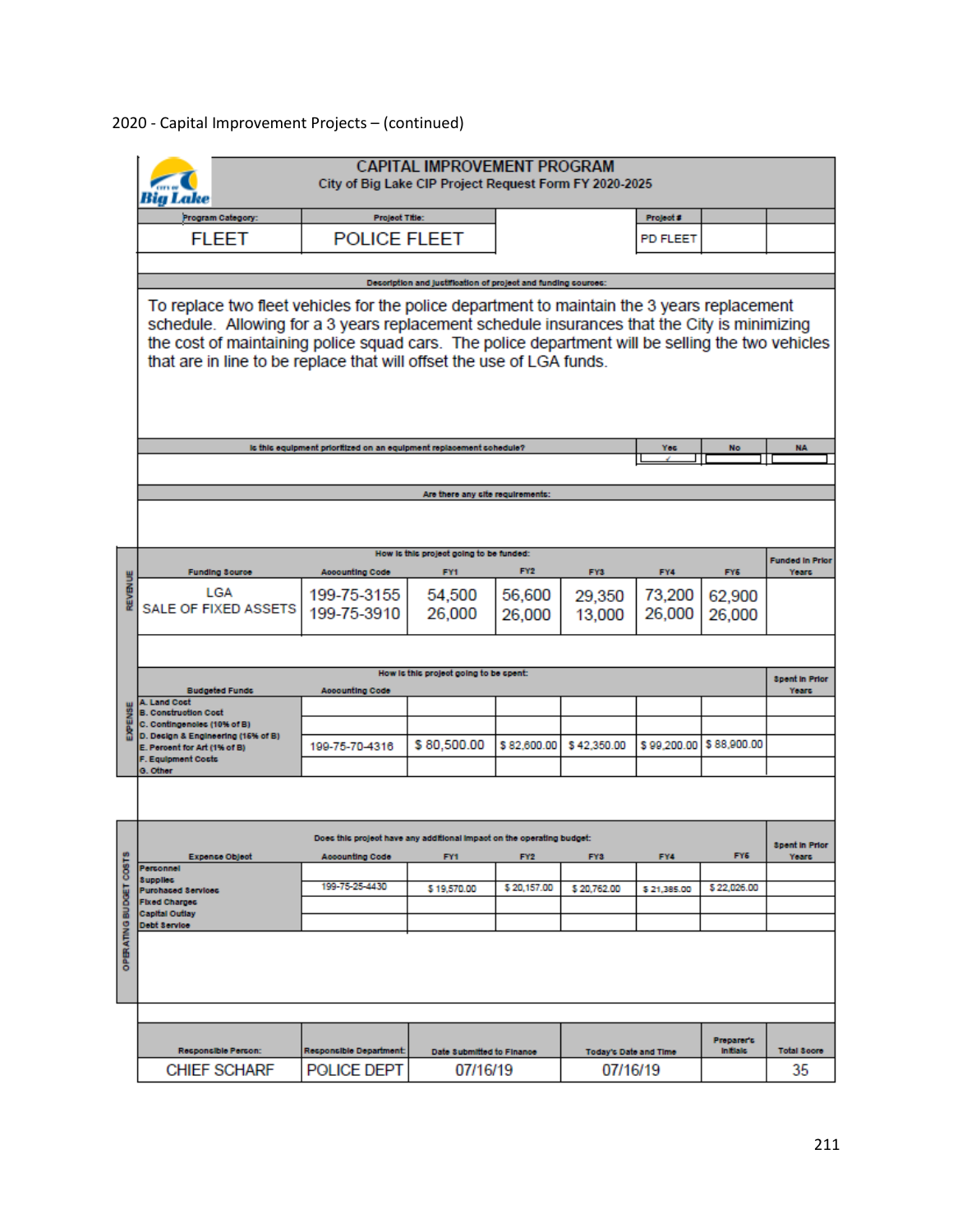|                        |                                                                    | City of Big Lake CIP Project Request Form FY 2020-2025                | <b>CAPITAL IMPROVEMENT PROGRAM</b>                            |                 |                       |           |                               |                                 |
|------------------------|--------------------------------------------------------------------|-----------------------------------------------------------------------|---------------------------------------------------------------|-----------------|-----------------------|-----------|-------------------------------|---------------------------------|
|                        | Program Category:                                                  | <b>Project Title:</b>                                                 |                                                               |                 |                       | Project # |                               |                                 |
|                        | <b>FLEET</b>                                                       | <b>Street Department</b>                                              |                                                               |                 |                       | PW #35    |                               |                                 |
|                        |                                                                    |                                                                       |                                                               |                 |                       |           |                               |                                 |
|                        | To replace 2005 Chev 2500 Street department fleet                  |                                                                       | Decoription and justification of project and funding cources: |                 |                       |           |                               |                                 |
|                        |                                                                    |                                                                       |                                                               |                 |                       |           |                               |                                 |
|                        |                                                                    |                                                                       |                                                               |                 |                       |           |                               |                                 |
|                        |                                                                    |                                                                       |                                                               |                 |                       |           |                               |                                 |
|                        |                                                                    |                                                                       |                                                               |                 |                       |           |                               |                                 |
|                        |                                                                    |                                                                       |                                                               |                 |                       |           |                               |                                 |
|                        |                                                                    | is this equipment prioritized on an equipment replacement schedule?   |                                                               |                 |                       | Yes       | No                            | <b>NA</b>                       |
|                        |                                                                    |                                                                       |                                                               |                 |                       |           |                               |                                 |
|                        |                                                                    |                                                                       | Are there any offerequirements:                               |                 |                       |           |                               |                                 |
|                        |                                                                    |                                                                       |                                                               |                 |                       |           |                               |                                 |
|                        |                                                                    |                                                                       | How is this project going to be funded:                       |                 |                       |           |                               |                                 |
|                        | <b>Funding Source</b>                                              | <b>Accounting Code</b>                                                | FY1                                                           | FY <sub>2</sub> | FY3                   | FY4       | FY6                           | <b>Funded In Prior</b><br>Years |
| REVENUE                | <b>LGA</b>                                                         | 199-50-3155                                                           | 50.000                                                        |                 |                       |           |                               |                                 |
|                        |                                                                    |                                                                       |                                                               |                 |                       |           |                               |                                 |
|                        |                                                                    |                                                                       |                                                               |                 |                       |           |                               |                                 |
|                        |                                                                    |                                                                       | How is this project going to be spent:                        |                 |                       |           |                               | <b>Spent In Prior</b>           |
|                        | <b>Budgeted Funds</b><br>A. Land Cost                              | <b>Accounting Code</b>                                                | FY1                                                           | FY <sub>2</sub> | FY3                   | FY4       | FY6                           | Years                           |
| EXPENSE                | <b>B. Construction Cost</b><br>C. Contingenoles (10% of B)         |                                                                       |                                                               |                 |                       |           |                               |                                 |
|                        | D. Decign & Engineering (15% of B)<br>E. Percent for Art (1% of B) | 199-55-70-4316                                                        | \$50.00                                                       |                 |                       |           |                               |                                 |
|                        | <b>F. Equipment Costs</b><br>G. Other                              |                                                                       |                                                               |                 |                       |           |                               |                                 |
|                        |                                                                    |                                                                       |                                                               |                 |                       |           |                               |                                 |
|                        |                                                                    |                                                                       |                                                               |                 |                       |           |                               |                                 |
|                        |                                                                    | Does this project have any additional impact on the operating budget: |                                                               |                 |                       |           |                               | <b>Spent In Prior</b>           |
|                        | <b>Expense Object</b><br>Personnel                                 | <b>Accounting Code</b>                                                | FY1                                                           | FY <sub>2</sub> | FY <sub>3</sub>       | FY4       | FY <sub>5</sub>               | Years                           |
|                        | <b>Supplies</b><br><b>Purchased Services</b>                       |                                                                       |                                                               |                 |                       |           |                               |                                 |
|                        | Fixed Charges<br><b>Capital Outlay</b>                             |                                                                       |                                                               |                 |                       |           |                               |                                 |
|                        | Debt Service                                                       |                                                                       |                                                               |                 |                       |           |                               |                                 |
| OPERATING BUDGET COSTS |                                                                    |                                                                       |                                                               |                 |                       |           |                               |                                 |
|                        |                                                                    |                                                                       |                                                               |                 |                       |           |                               |                                 |
|                        |                                                                    |                                                                       |                                                               |                 |                       |           |                               |                                 |
|                        |                                                                    |                                                                       |                                                               |                 |                       |           |                               |                                 |
|                        | Responsible Person:                                                | Responsible Department:                                               | Date Submitted to Finance                                     |                 | Today's Date and Time |           | Proparer's<br><b>Initials</b> | <b>Total Soore</b>              |
|                        | <b>Mike Gobel</b>                                                  | <b>Public Works</b>                                                   |                                                               |                 | 08/27/19              |           |                               | 31                              |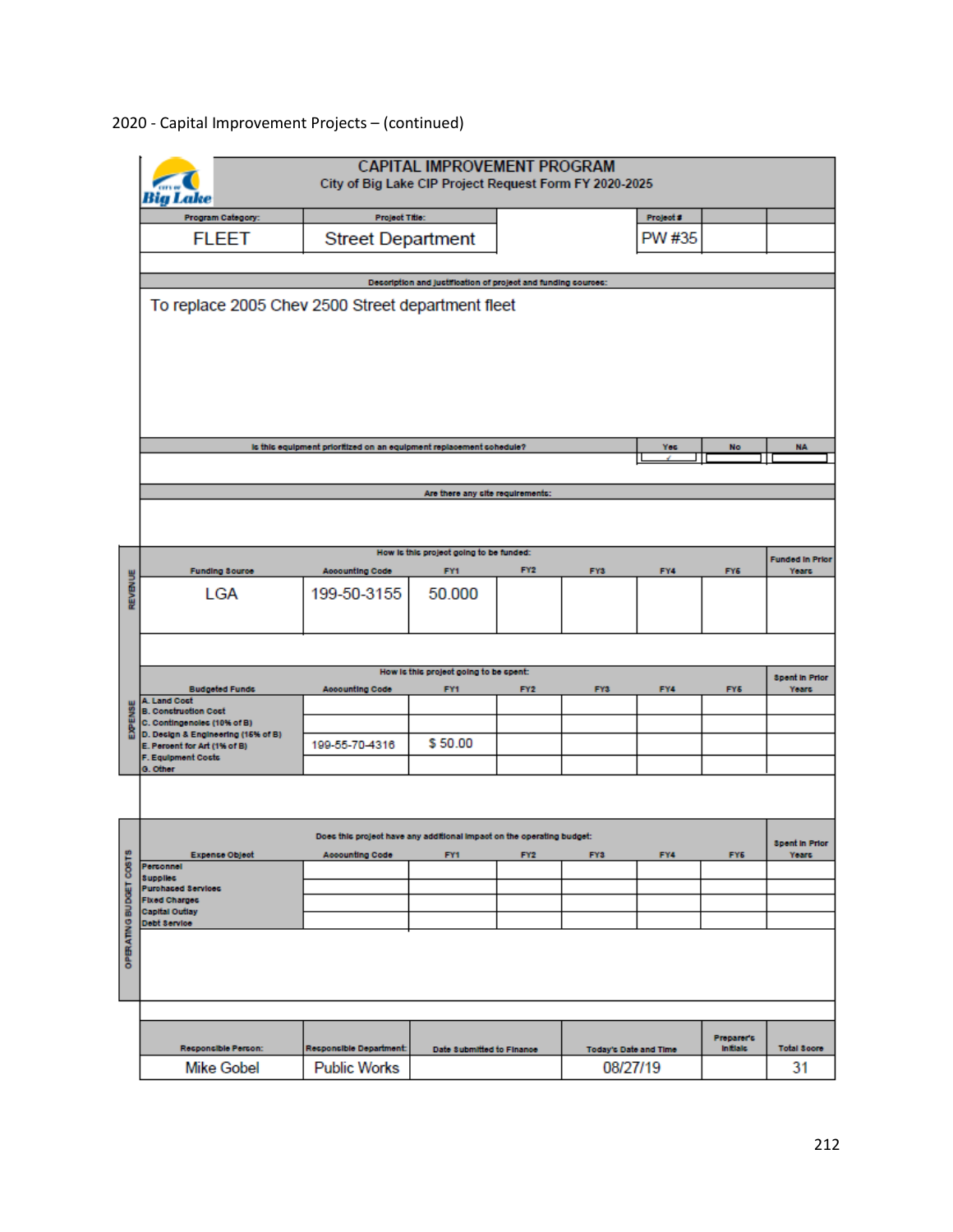|                  | <b>Big Lake</b>                                                   | City of Big Lake CIP Project Request Form FY 2020-2025                | <b>CAPITAL IMPROVEMENT PROGRAM</b>                            |                 |                              |           |                               |                                       |  |
|------------------|-------------------------------------------------------------------|-----------------------------------------------------------------------|---------------------------------------------------------------|-----------------|------------------------------|-----------|-------------------------------|---------------------------------------|--|
|                  | Program Category:                                                 | <b>Project Title:</b>                                                 |                                                               |                 |                              | Project # |                               |                                       |  |
|                  | <b>FLEET</b>                                                      | <b>Street Department</b>                                              |                                                               |                 |                              | PW #24    |                               |                                       |  |
|                  |                                                                   |                                                                       |                                                               |                 |                              |           |                               |                                       |  |
|                  |                                                                   |                                                                       | Decoription and justification of project and funding cources: |                 |                              |           |                               |                                       |  |
|                  | To replace 2004 Ford Explorer Unit #24 for street department      |                                                                       |                                                               |                 |                              |           |                               |                                       |  |
|                  |                                                                   | is this equipment prioritized on an equipment replacement schedule?   |                                                               |                 |                              | Yes       | No                            | <b>NA</b>                             |  |
|                  |                                                                   |                                                                       |                                                               |                 |                              |           |                               |                                       |  |
|                  |                                                                   |                                                                       | Are there any offerequirements:                               |                 |                              |           |                               |                                       |  |
|                  |                                                                   |                                                                       |                                                               |                 |                              |           |                               |                                       |  |
|                  |                                                                   |                                                                       |                                                               |                 |                              |           |                               |                                       |  |
|                  | <b>Funding Source</b>                                             | <b>Accounting Code</b>                                                | How is this project going to be funded:<br>FY1                | FY <sub>2</sub> | FY3                          | FY4       | FY <sub>6</sub>               | <b>Funded In Prior</b><br>Years       |  |
| REVENUE          | LGA                                                               | 199-50-3155                                                           | 50.000                                                        |                 |                              |           |                               |                                       |  |
|                  |                                                                   |                                                                       |                                                               |                 |                              |           |                               |                                       |  |
|                  | How is this project going to be spent:                            |                                                                       |                                                               |                 |                              |           |                               |                                       |  |
|                  | <b>Budgeted Funds</b>                                             | <b>Accounting Code</b>                                                | FY1                                                           | FY <sub>2</sub> | FY3                          | FY4       | FY6                           | <b>Spent In Prior</b><br><b>Years</b> |  |
|                  | A. Land Cost<br><b>B. Construction Cost</b>                       |                                                                       |                                                               |                 |                              |           |                               |                                       |  |
| EXPENSE          | C. Contingenoles (10% of B)<br>D. Design & Engineering (15% of B) |                                                                       |                                                               |                 |                              |           |                               |                                       |  |
|                  | E. Percent for Art (1% of B)<br><b>F. Equipment Costs</b>         | 199-55-70-4316                                                        | \$50.00                                                       |                 |                              |           |                               |                                       |  |
|                  | G. Other                                                          |                                                                       |                                                               |                 |                              |           |                               |                                       |  |
|                  |                                                                   |                                                                       |                                                               |                 |                              |           |                               |                                       |  |
|                  |                                                                   | Does this project have any additional impact on the operating budget: |                                                               |                 |                              |           |                               | <b>Spent In Prior</b>                 |  |
| COSTS            | <b>Exponse Object</b><br>Personnel                                | <b>Accounting Code</b>                                                | FY1                                                           | FY <sub>2</sub> | FY <sub>3</sub>              | FY4       | FY <sub>5</sub>               | Years                                 |  |
|                  | <b>Supplies</b><br><b>Purchased Services</b>                      |                                                                       |                                                               |                 |                              |           |                               |                                       |  |
|                  | <b>Fixed Charges</b>                                              |                                                                       |                                                               |                 |                              |           |                               |                                       |  |
|                  | <b>Capital Outlay</b><br>Debt Service                             |                                                                       |                                                               |                 |                              |           |                               |                                       |  |
| OPERATING BUDGET |                                                                   |                                                                       |                                                               |                 |                              |           |                               |                                       |  |
|                  |                                                                   |                                                                       |                                                               |                 |                              |           |                               |                                       |  |
|                  | Responsible Person:                                               | Responsible Department:                                               | Date Submitted to Finance                                     |                 | <b>Today's Date and Time</b> |           | Proparer's<br><b>Initials</b> | <b>Total Score</b>                    |  |
|                  | <b>Mike Gobel</b>                                                 | <b>Public Works</b>                                                   |                                                               |                 | 08/27/19                     |           |                               | 31                                    |  |